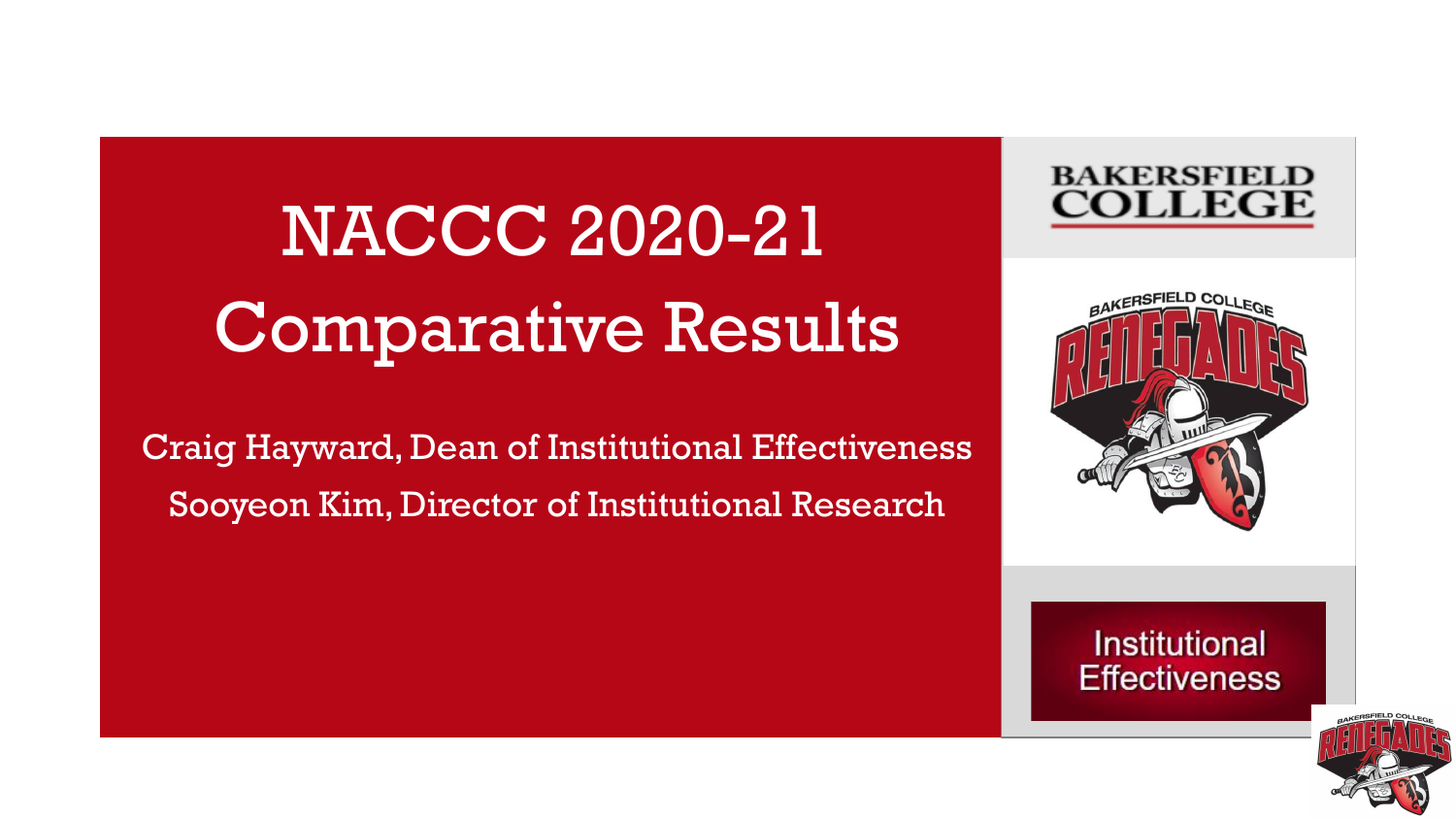### What is NACCC?

- The National Assessment of Collegiate Campus Climate (NACCC) is a quantitative national survey of undergraduate students.
- 15-minute web-based survey that includes six content areas
	- Mattering and Affirmation
	- Cross Racial Engagement
	- Racial Learning and Literacy
	- Encounters with Racial Stress
	- Appraisals of Institutional Commitment
	- Impact of External Environments I Learning and Literacy
- Developed and administered by the USC Race and Equity Center



Chancellor Christian and Dean Hayward serve on the *30 member Racial Equity in Guided Pathways Commission* at USC Race and Equity Center.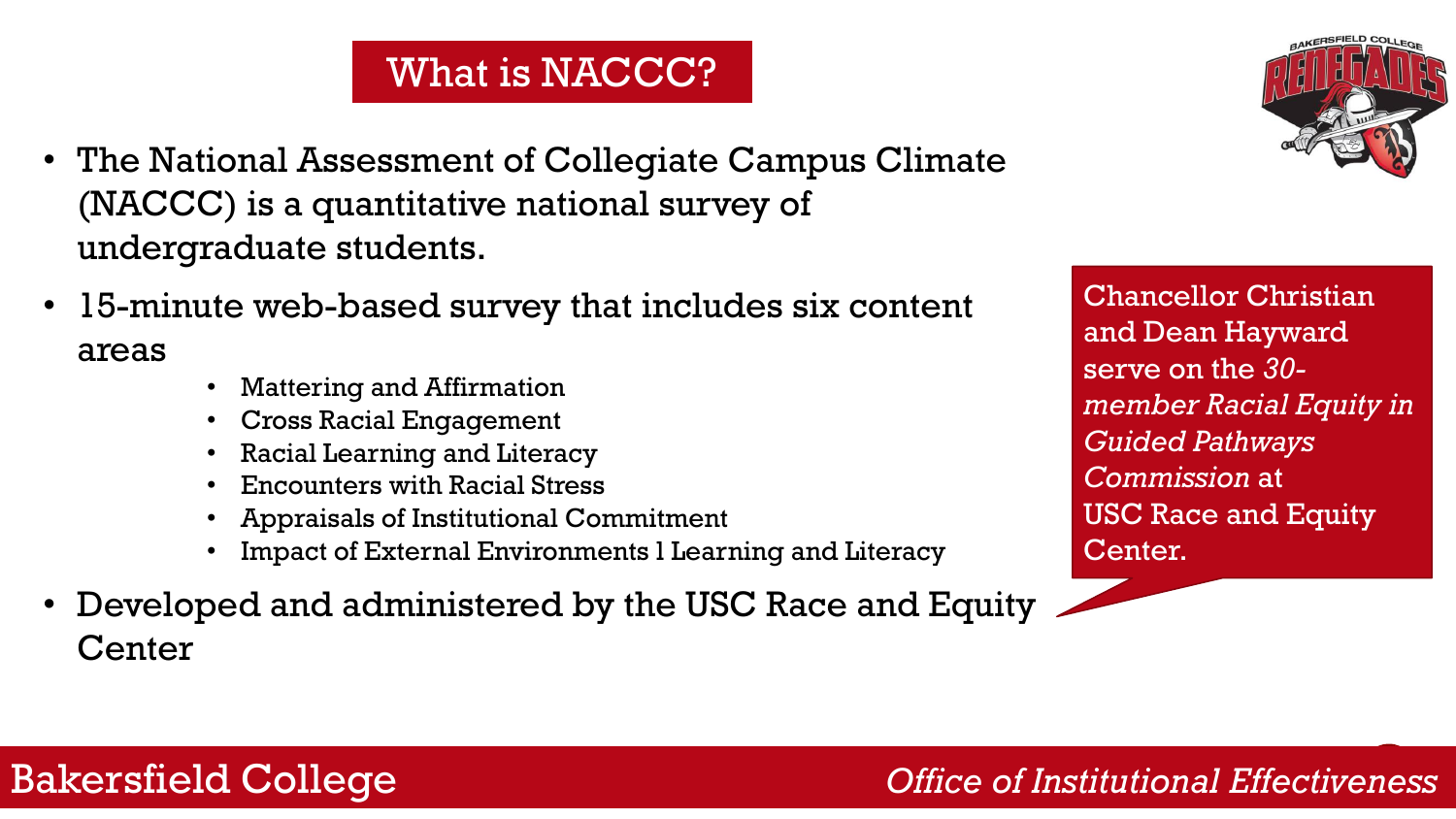NACCC was administered to BC students (N=22,792) in Spring 2021

In total,  $1,442$ students participated in the survey (6.3% response rate)

(1) Share perspectives from our students on ways they experience the campus racial climate.

(2) Provide information and data-driven guidance for improving the climate for all students

(3) Better understand and more strategically address racial climate issues on campus

(4) Suggests action items to improve the racial climate on our campus

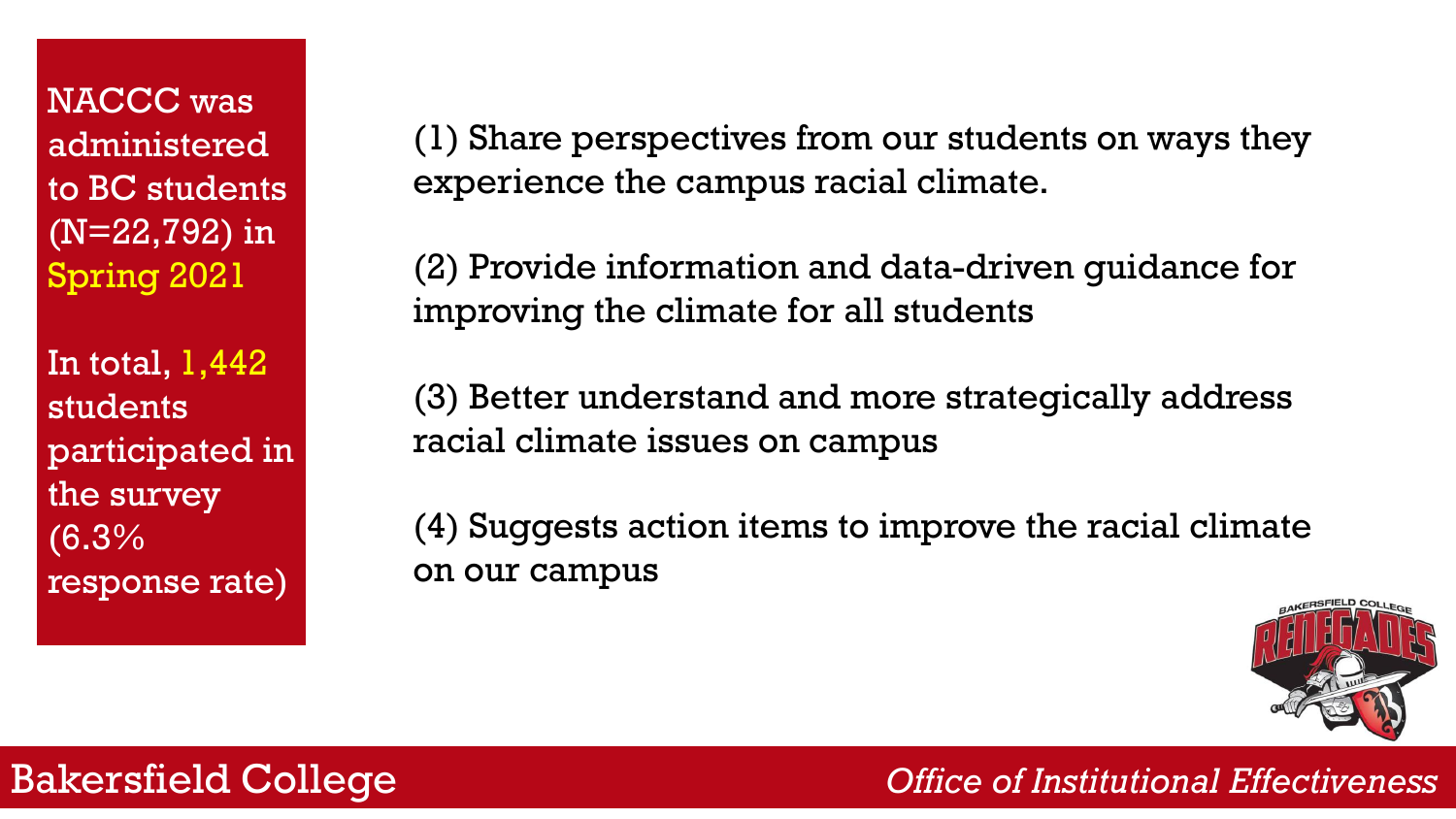# **Demographics**

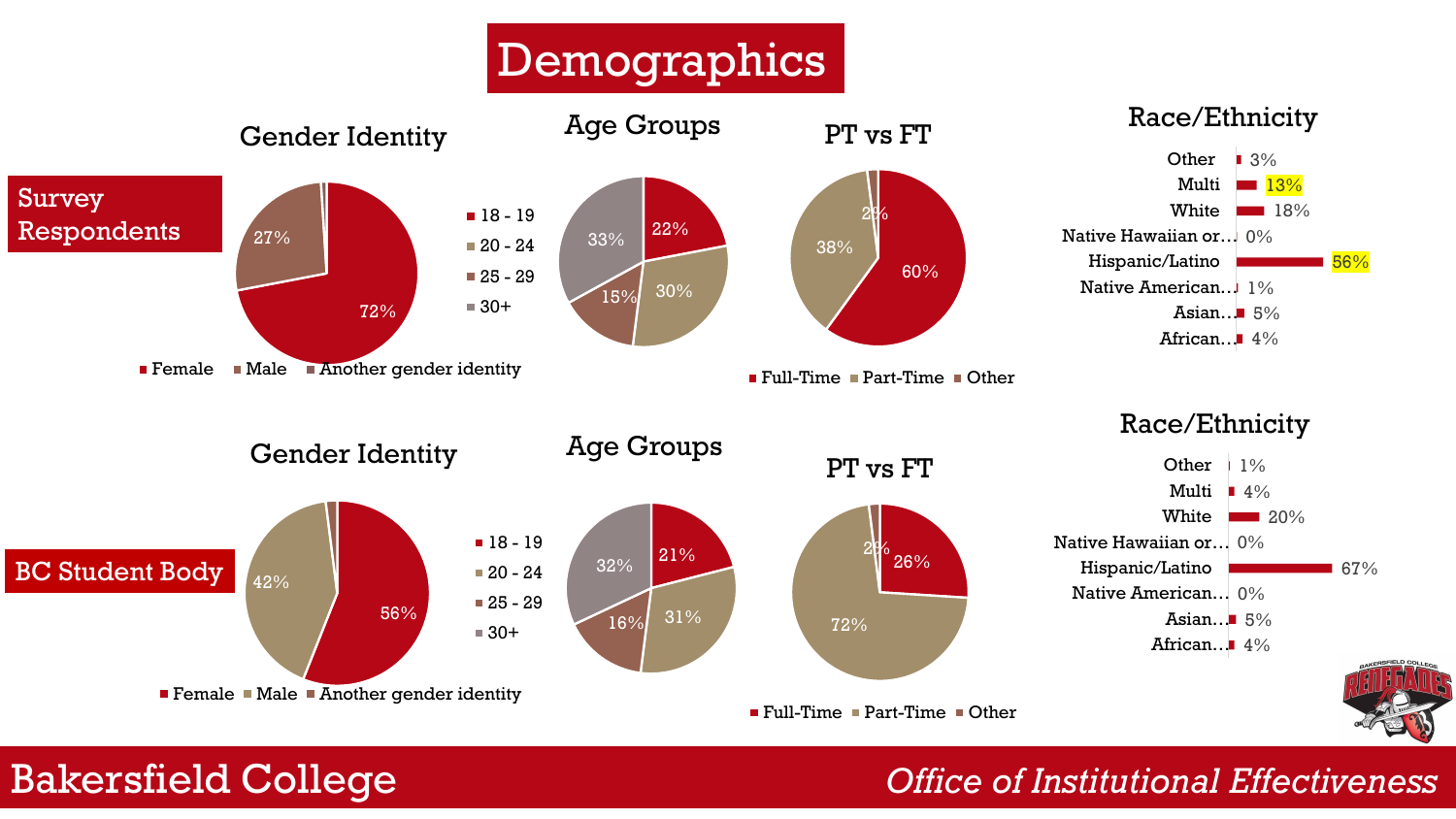**66% of all fulltime faculty at Bakersfield College are White (CCCCO Data Mart, Fall 2020)**



|                                                   | <b>BC Students</b> | <b>Survey</b><br><b>Respondents</b> | <b>Response Rates</b> |
|---------------------------------------------------|--------------------|-------------------------------------|-----------------------|
| Overall                                           | $N = 23,595$       | $N = 1442$                          | 6%                    |
| Student of color                                  | 80%                | $82\%$ (n=1186)                     | 6%                    |
| <b>White or Caucasian</b>                         | 20%                | $18\%$ (n=256) (19%)                | $5\% (6\%)$           |
| Arab or Arab<br>American                          |                    | $1\%$ (N=15)                        |                       |
| Asian or Asian<br>American (includes<br>Filipino) | 5%                 | $5\%$ (68)                          | 6%                    |
| <b>Black or African</b><br>American               | 4%                 | 61 $(4%)$                           | 6%                    |
| <b>Hispanic or Latinx</b>                         | 67%                | $56\%$ (n=804)                      | 5%                    |
| <b>Middle Eastern</b>                             |                    | $0.3\%$ (N=4)                       |                       |
| <b>Native American</b><br>and/or Alaska Native    | 0.26%              | $1\%$ (n=15)                        | 24%                   |
| Native Hawaiian<br>and/or Pacific<br>Islander     | 0.11%              | $0.3\%$ (n=4)                       | 16%                   |
| Another group not<br>listed                       | $1\%$              | $2\%$ (n=27)                        | 14%                   |
| Two or more races                                 | 4%                 | $13\%$ (n=188)                      | 23%                   |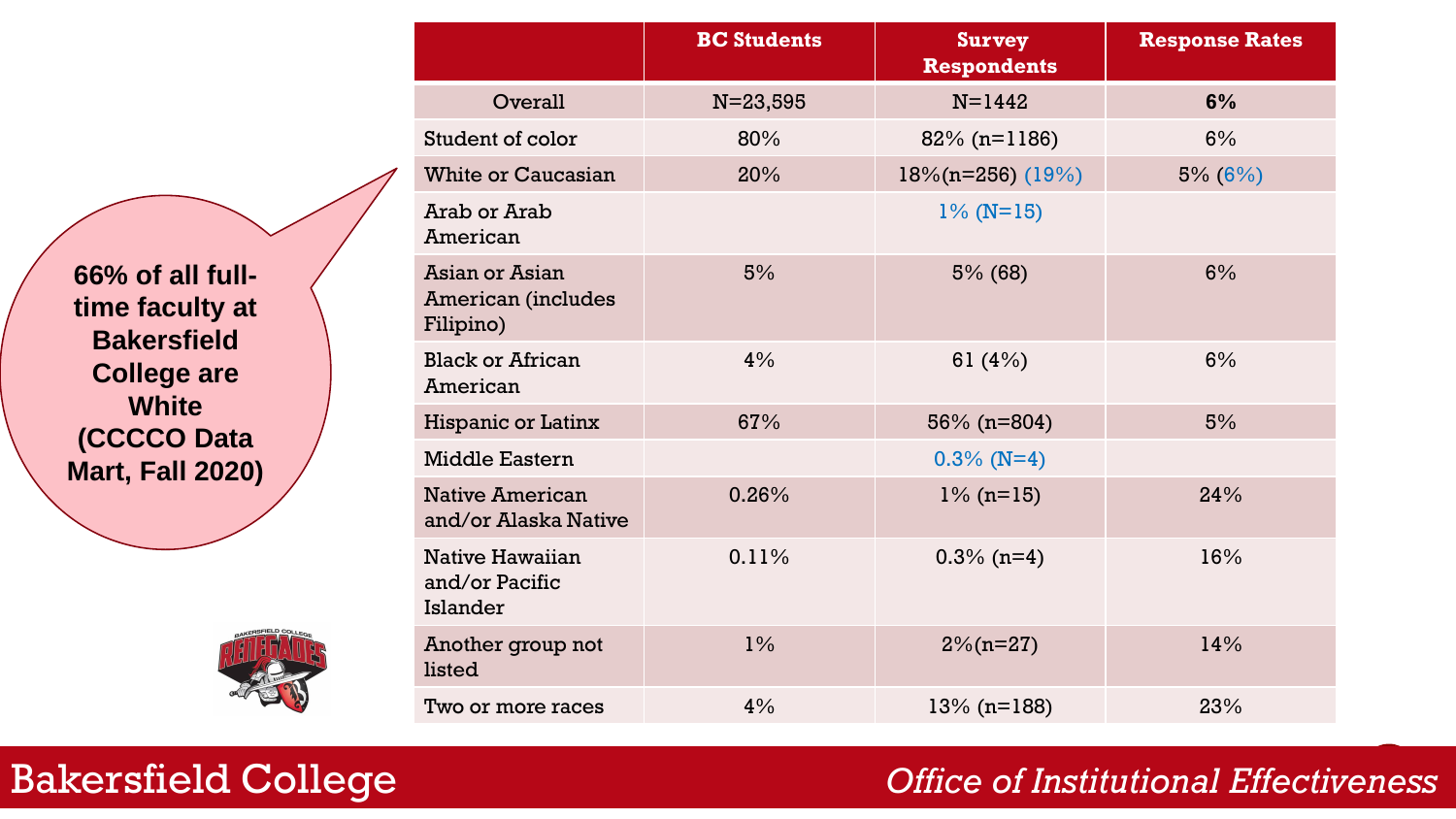#### NACCC 2020-2021 CCC EQUITY LEADERSHIP ALLIANCE COHORT (N=52)

Antelope Valley College Bakersfield College Butte College Cañada College Cerritos College Clovis Community College College of the Redwoods College of the Siskiyous Compton College Crafton Hills College Cuesta College Cuyamaca College Cypress College Diablo Valley College East Los Angeles College El Camino College Evergreen Valley College

Fresno City College Fullerton College Gavilan College Grossmont College Hartnell College Imperial Valley College Irvine Valley College Lake Tahoe Community College Los Angeles City College Los Angeles Harbor College Los Angeles Mission College Los Angeles Pierce College Los Angeles Southwest College Los Angeles Trade Technical College Los Angeles Valley College Madera Community College Moorpark College Moreno Valley College

Mt. San Antonio College Mt. San Jacinto College - Menifee Mt. San Jacinto College - San Jacinto Norco College Palomar College Pasadena City College Reedley College Riverside City College San Bernardino Valley College San Diego City College San Diego Mesa College San Diego Miramar College San Jose City College Santa Ana College Santiago Canyon College Southwestern College West Los Angeles College

#### \* INSTITUTION SIZE PEER GROUP - 20,000 AND ABOVE  $(N=12)$

\* Bakersfield College Cerritos College East Los Angeles College El Camino College Fresno City College Fullerton College Mt. San Antonio College Palomar College Pasadena City College Riverside City College San Diego Mesa College Santa Ana College

Note: \*Aggregated data for peer institution group do not include BC data.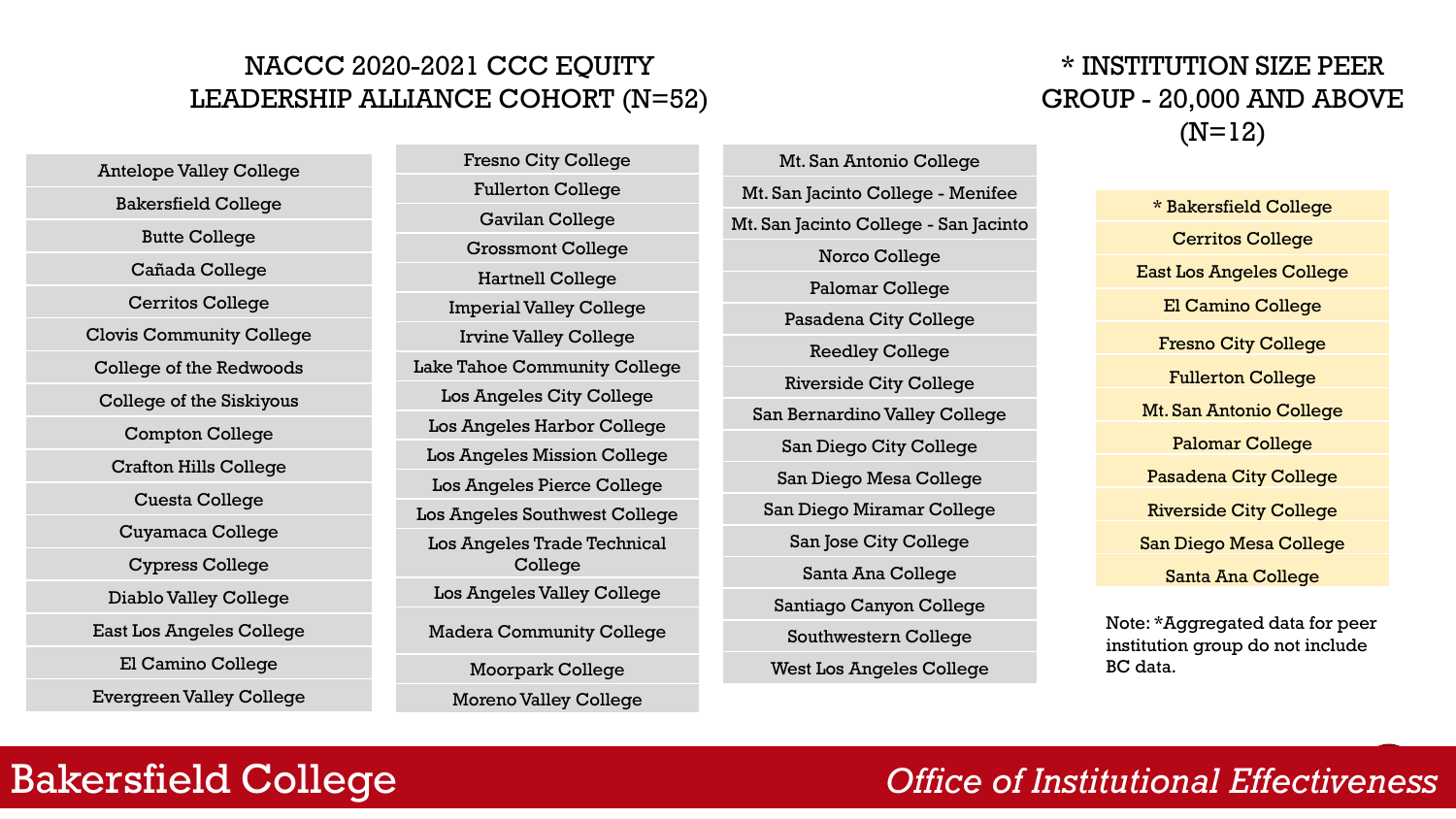

#### **Selected Goal in This Content Area**

Prepare college faculty to create affirming and culturally sustaining classrooms in which students, including racially minoritized students, believe that they matter.

#### **Why This Matters**

Institutional data indicates that **66% of all full-time faculty at Bakersfield College are White (CCCCO Data Mart, Fall 2020).** This

overrepresentation places added responsibility on White faculty to ensure the students of color they teach feel seen, heard, and cared for in their classrooms.

#### **Reflective Questions**

Are the findings consistent with your experiences or observations at BC? Why or why not?

What may contribute to these differences?

Students indicate the extent to which they feel they matter in classrooms and in various out-of-class campus spaces. Additionally, students indicate the ways and the frequency with which faculty members affirm them.

- Student perceptions of mattering in campus locations, classrooms, and at campus events
- Affirmation of students from White professors and from professors of color

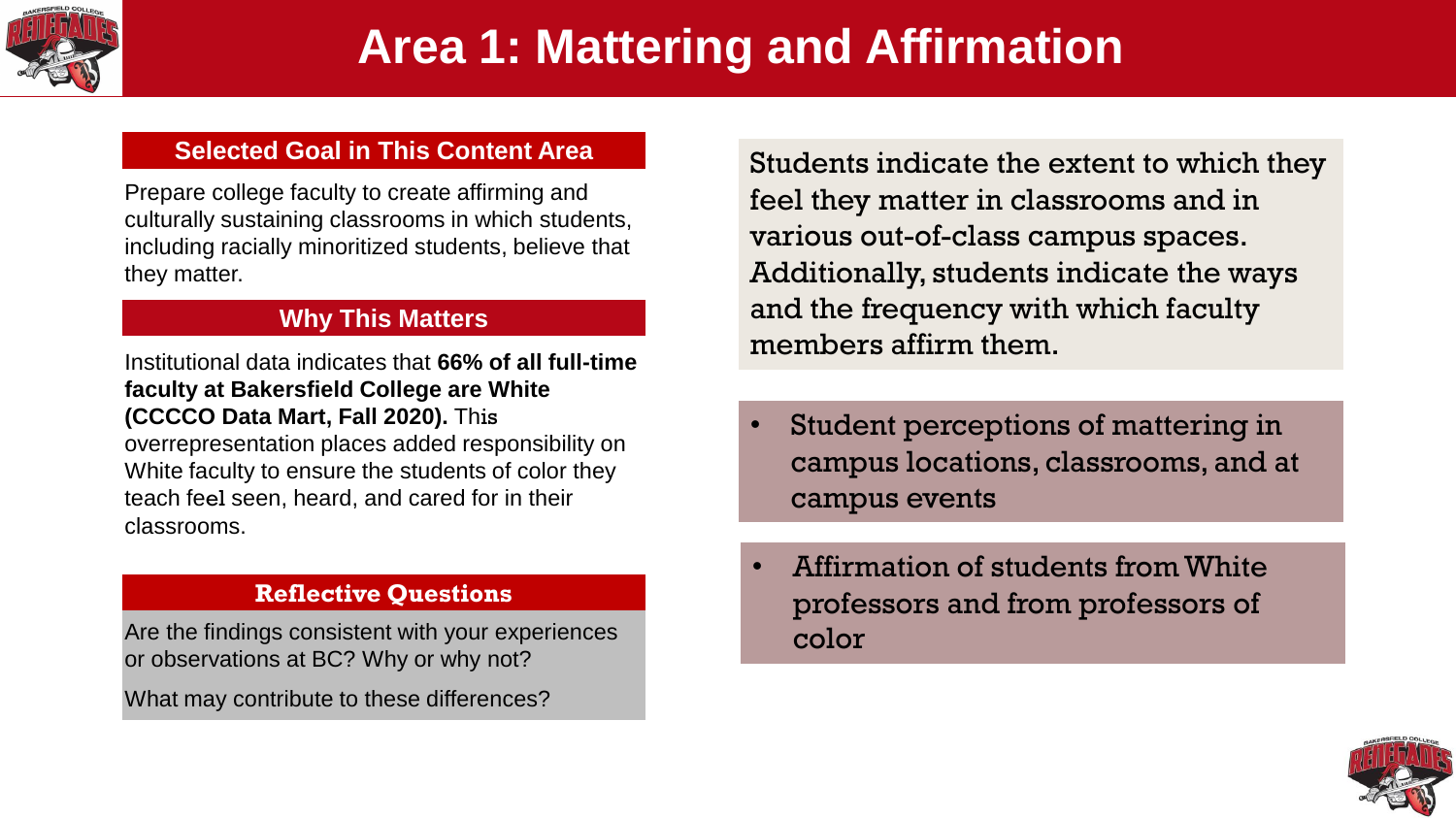**% of students who indicated they mostly or strongly matter in classes with White professors vs professors of color** 



74% of White students indicated they mostly matter or strongly matter in classes with White professors

64% of students of color indicated they mostly matter or strongly matter in classes with White professors



■ White Professors ■ Professors of Color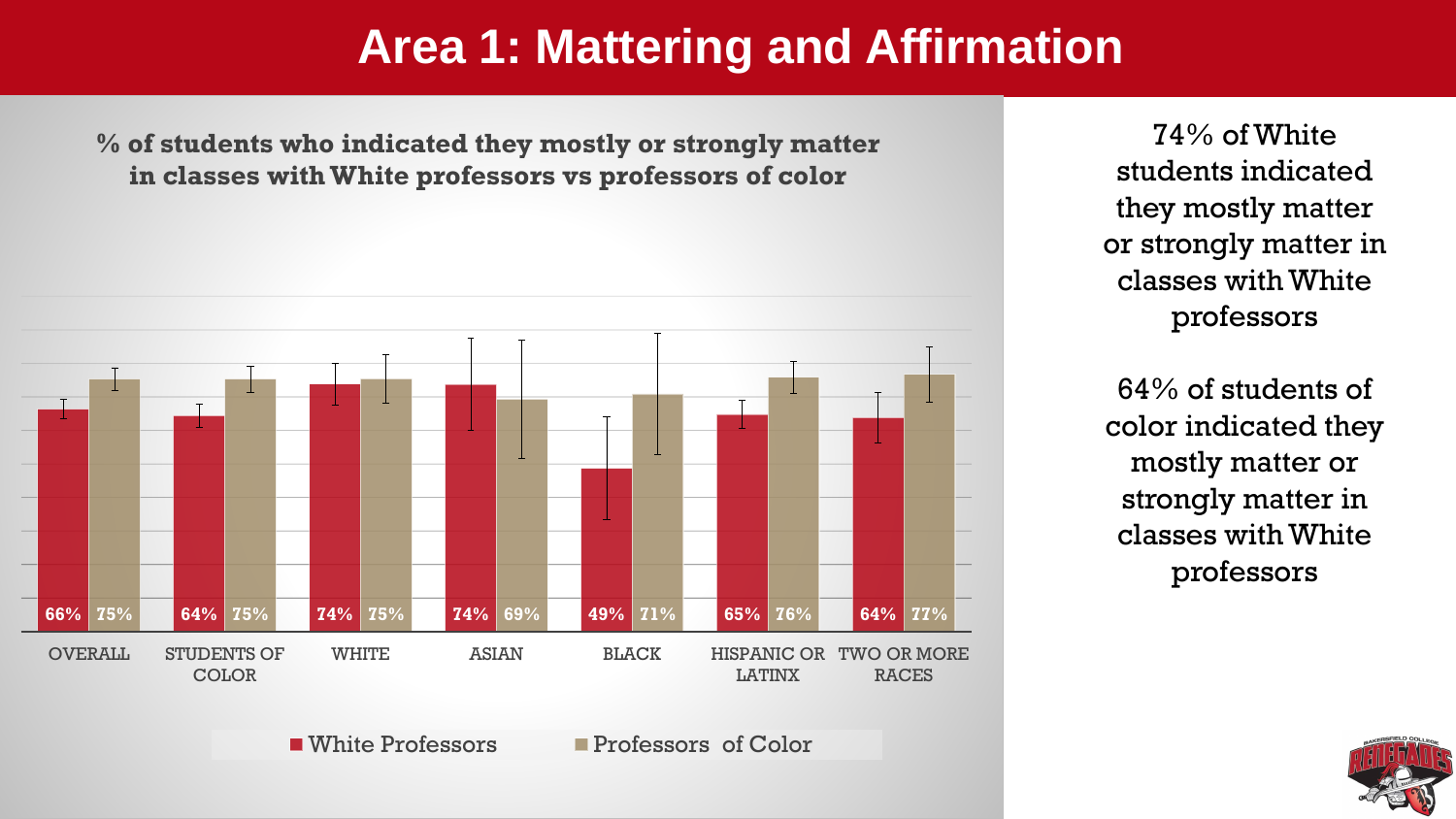#### **% Students who indicated they mostly or strongly matter in classes**



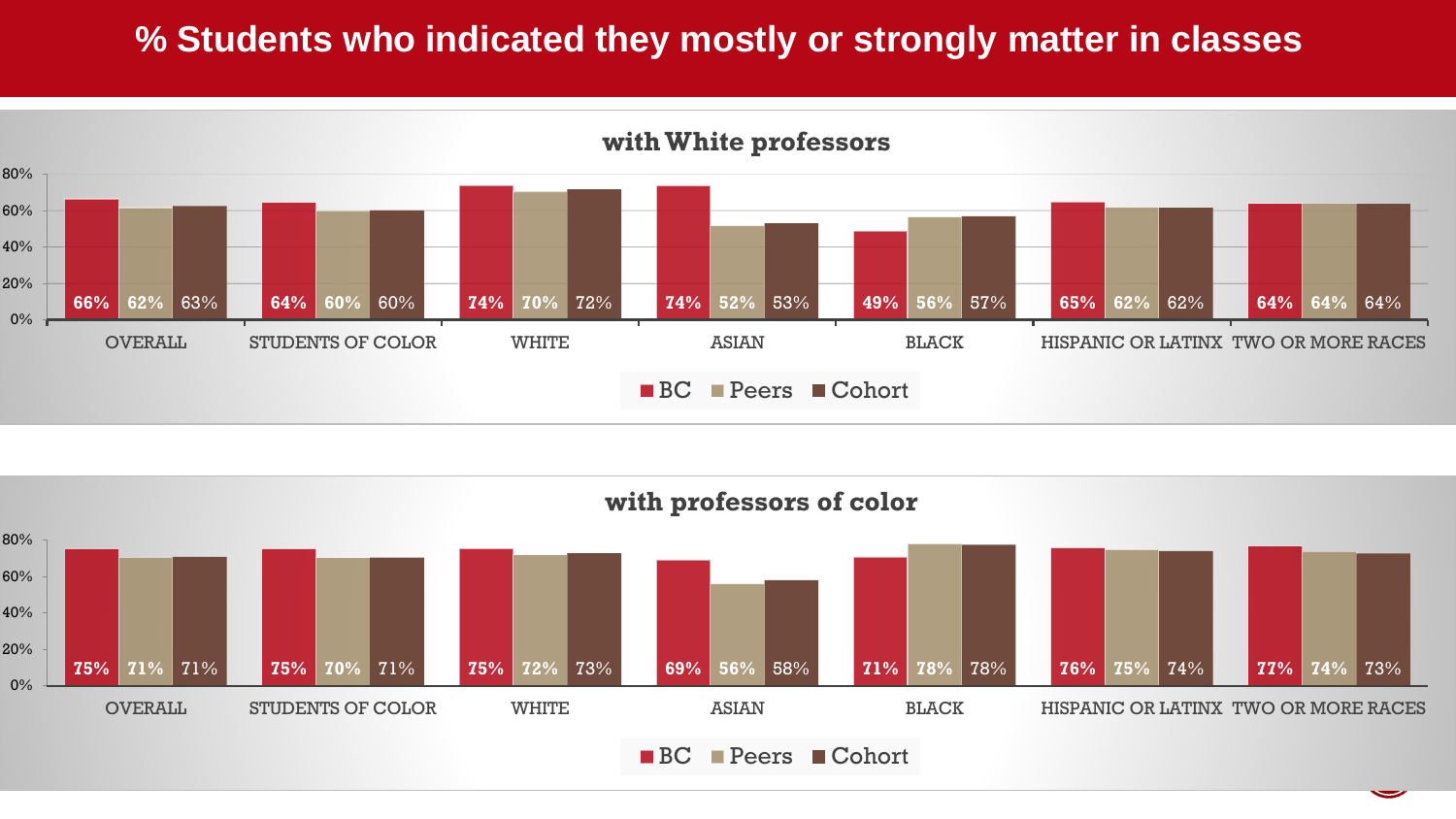**% of students who often or almost always experience support for contributions to class discussions from White professors vs. professors of color** 



Students of color were more likely to experience support for contributions to class discussions from professors of color than from White professors



■ White Professors ■ Professors of Color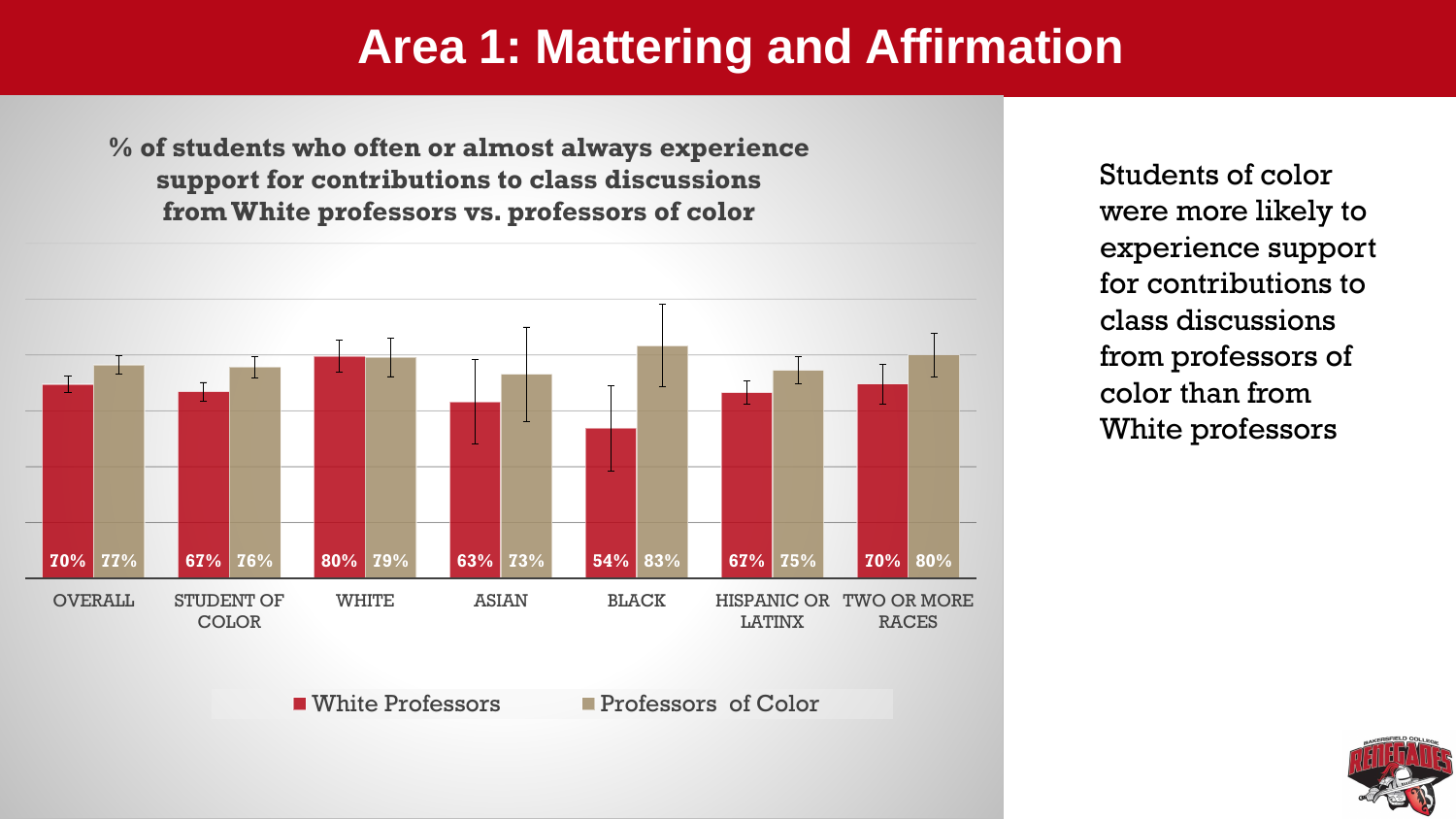### **% Students who often or almost always experience support for contributions to class discussions**



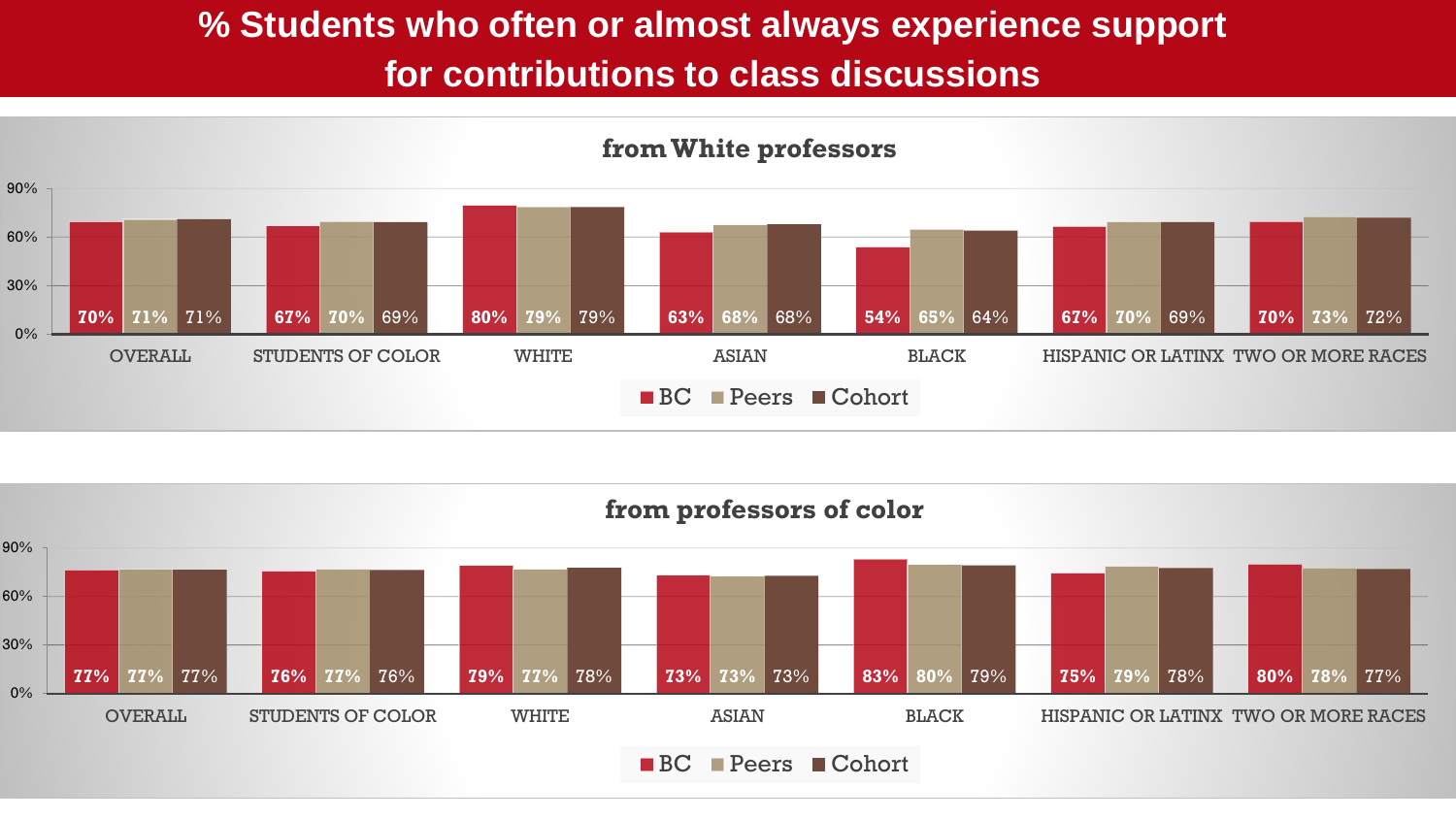**% Students who often or almost always experience welcoming facial expressions and/or words from White professors vs professors of color**



Overall, students were more likely to experience welcoming facial expressions and/or words from professors of color than from white professors

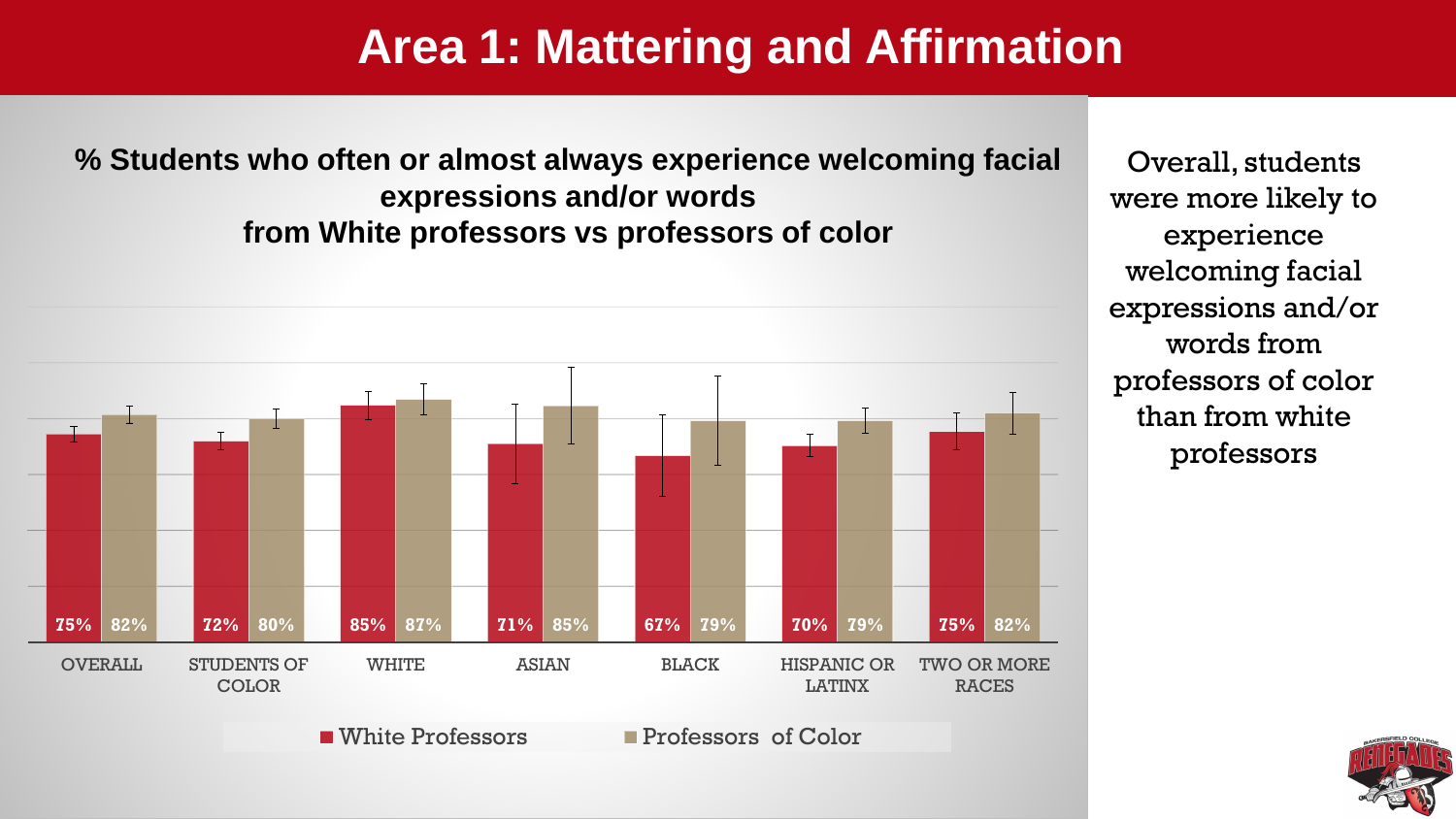### **% Students who often or almost always experience welcoming facial expressions and/or words**



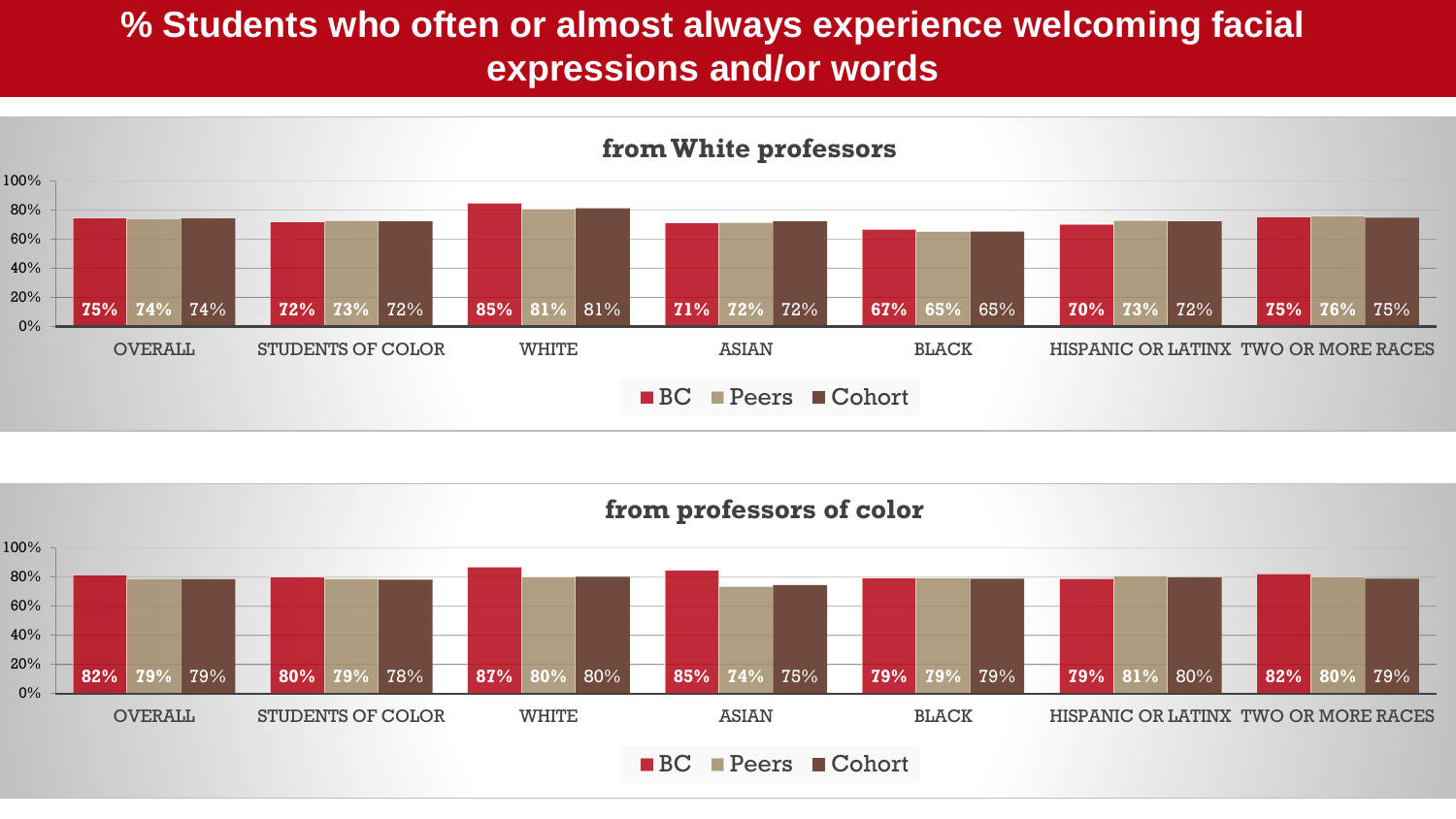**% Students who often or almost always experience availability outside of the classroom for questions and guidance from White professors vs professors of color**



Overall, students were almost equally likely to experience availability outside of the classroom for questions and guidance from professors of color than white professors



■ White Professors ■ Professors of Color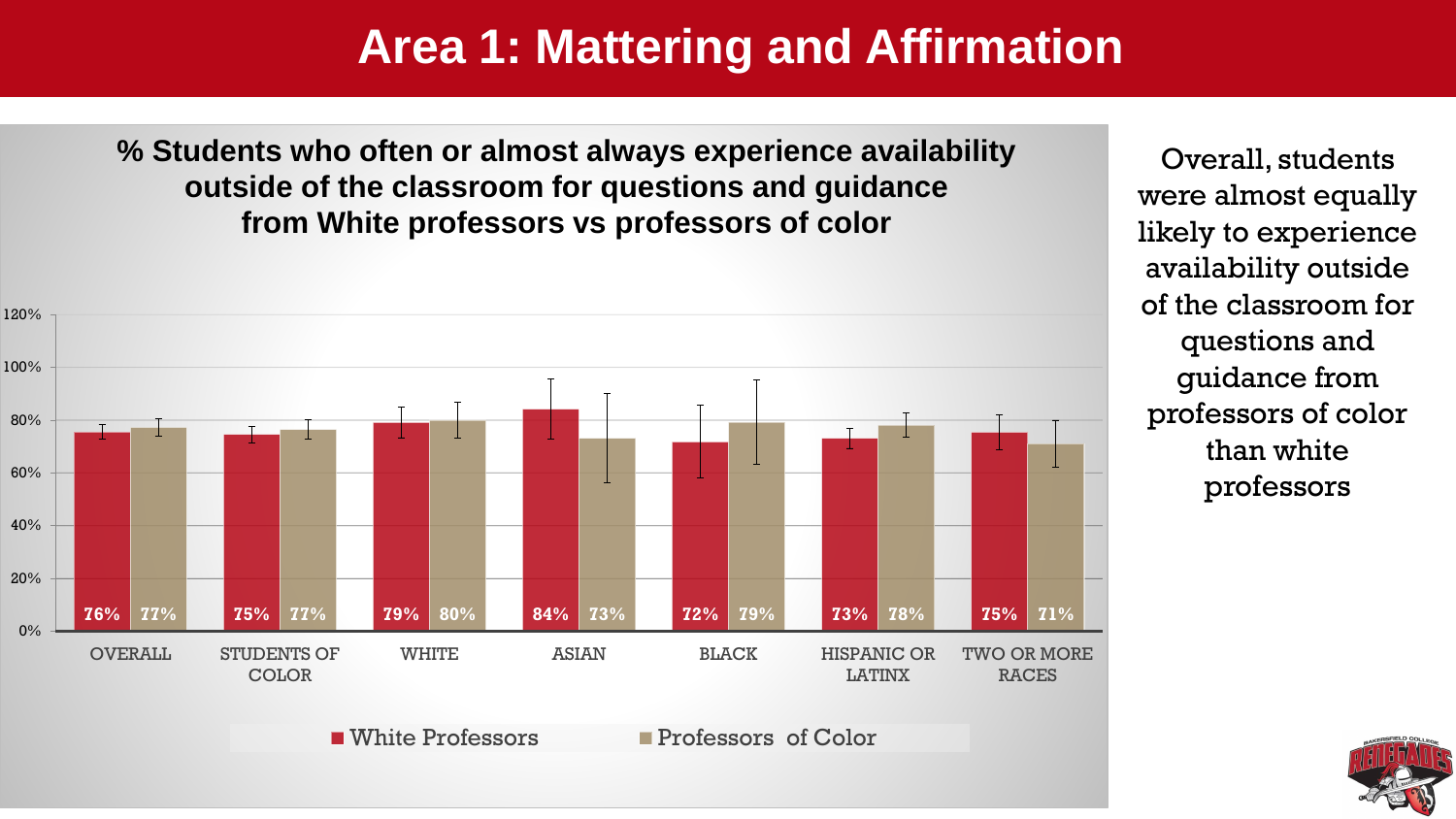### **% Students who often or almost always experience availability outside of the classroom for questions and guidance**



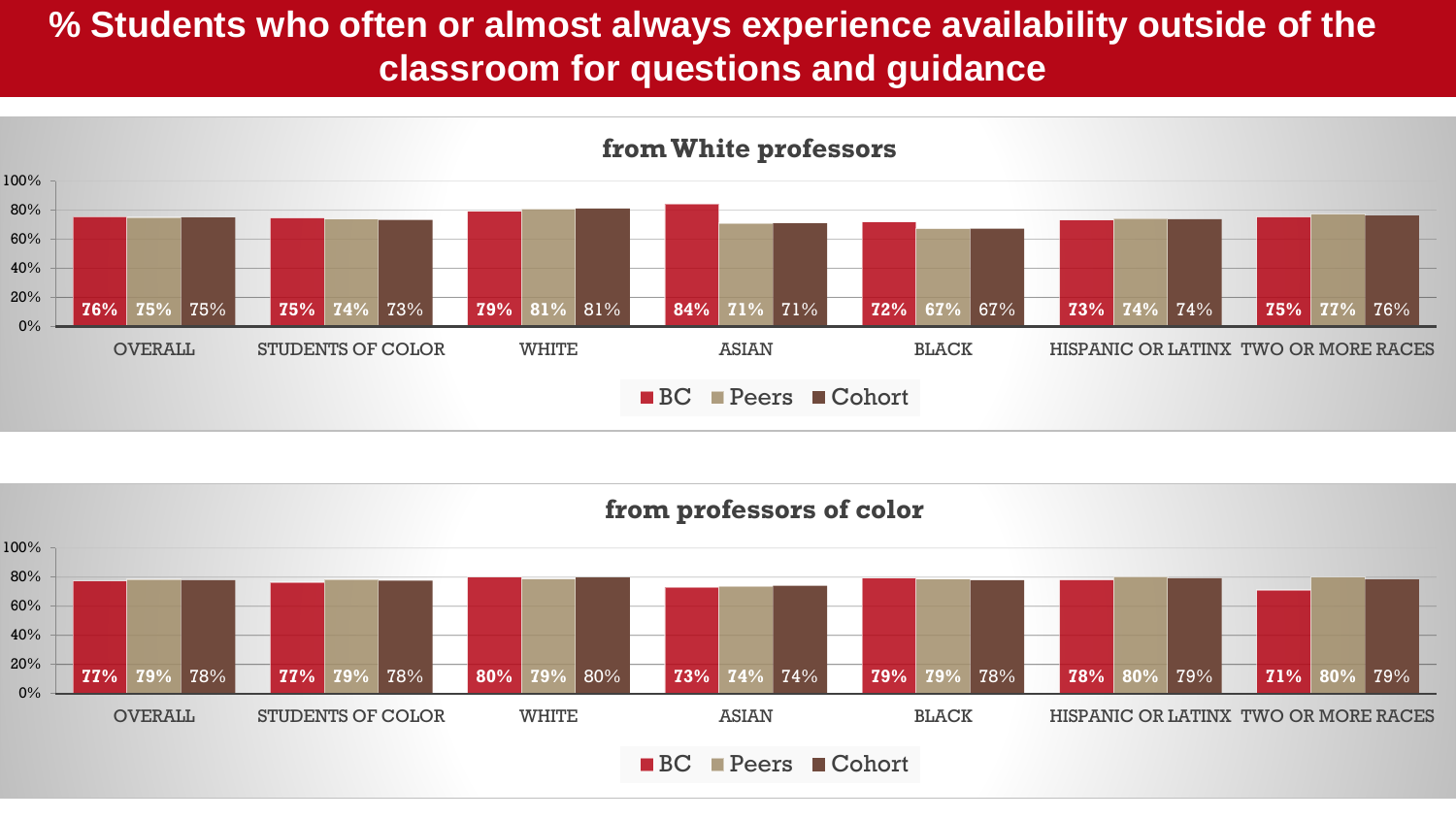#### To What Extent do you feel you matter in the *Financial Aid Office*?

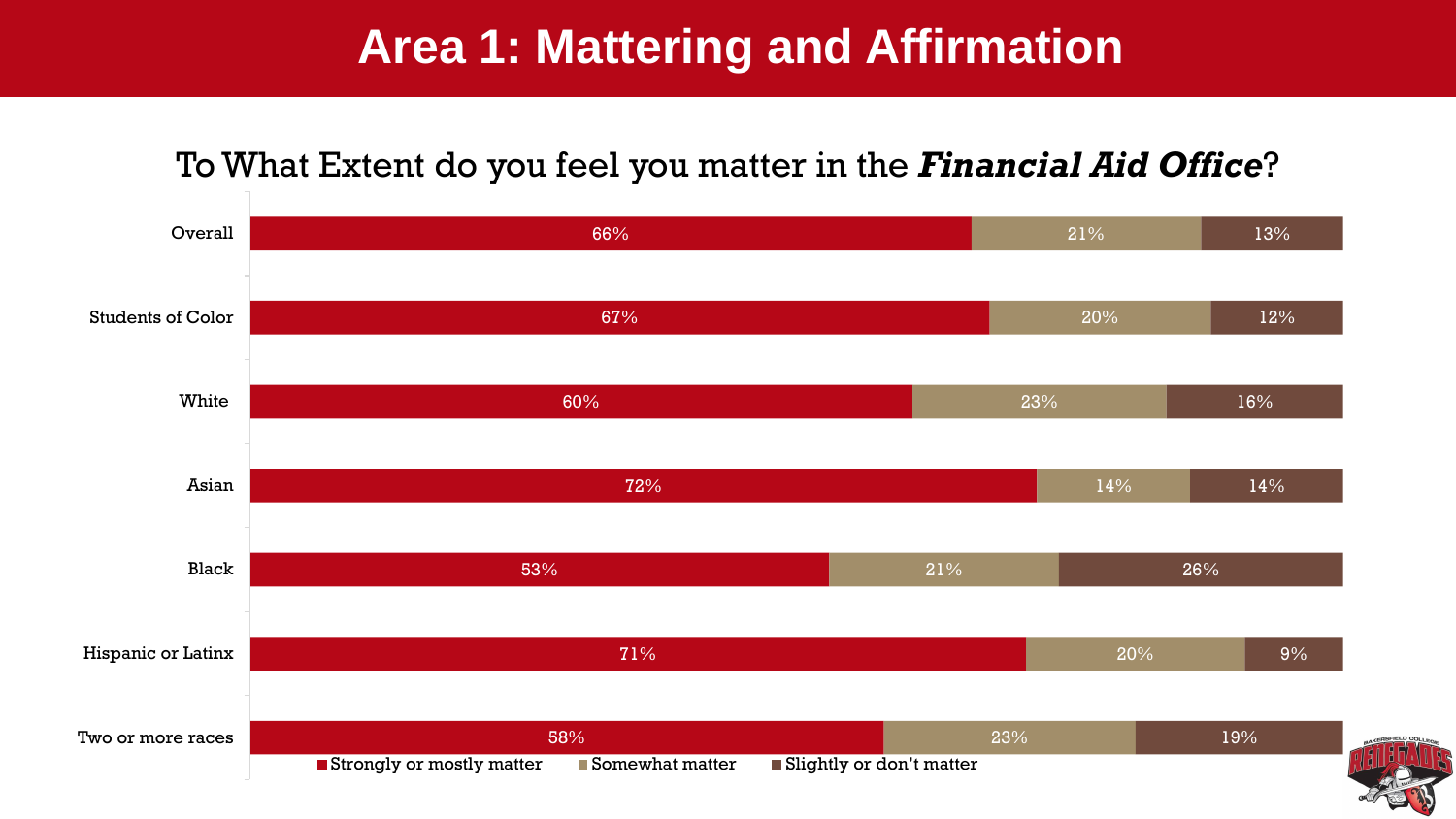#### To What Extent do you feel you matter in the *Tutoring or Learning Center*?



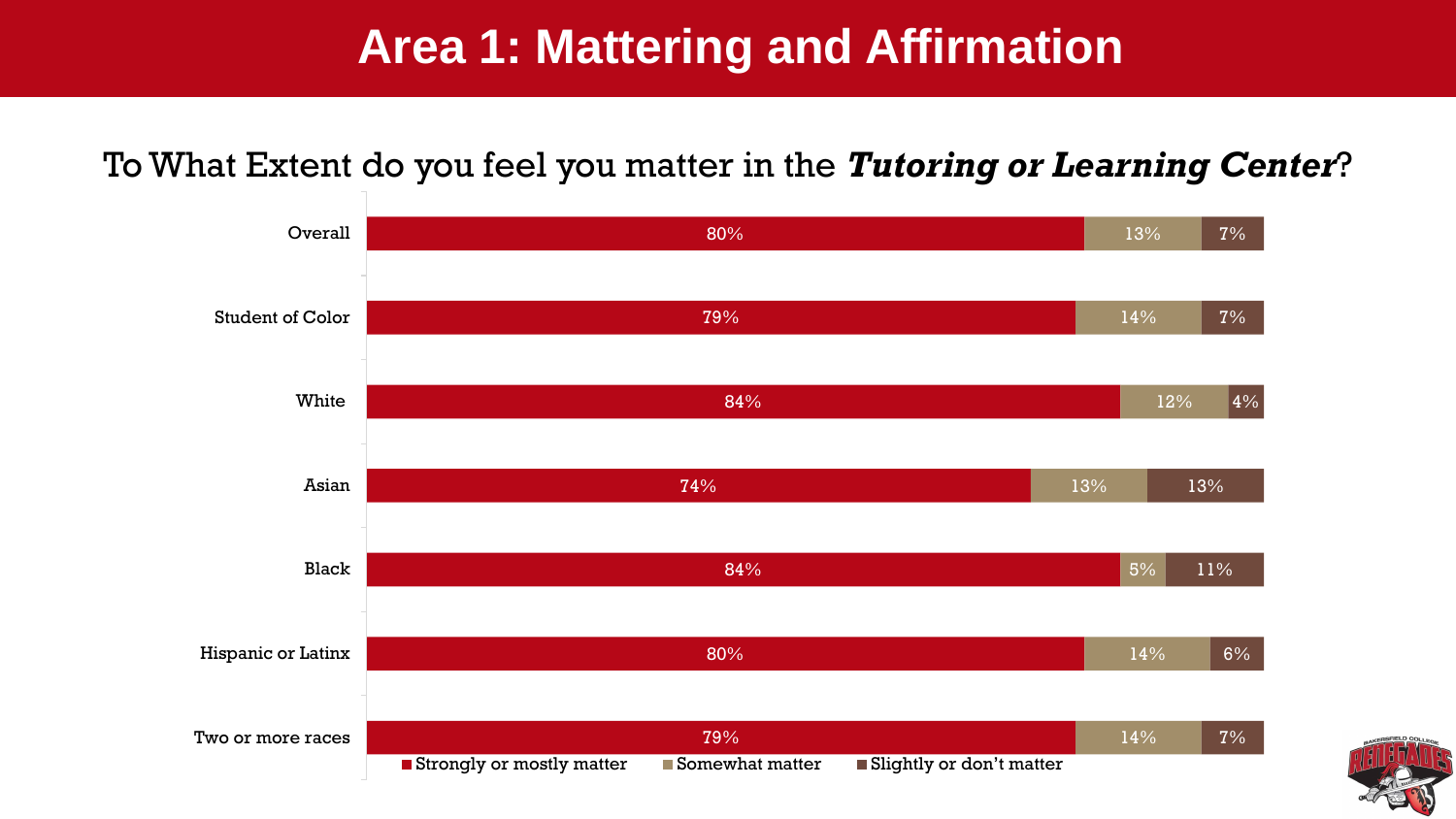#### To What Extent do you feel you matter in the *Academic Advising Office*?



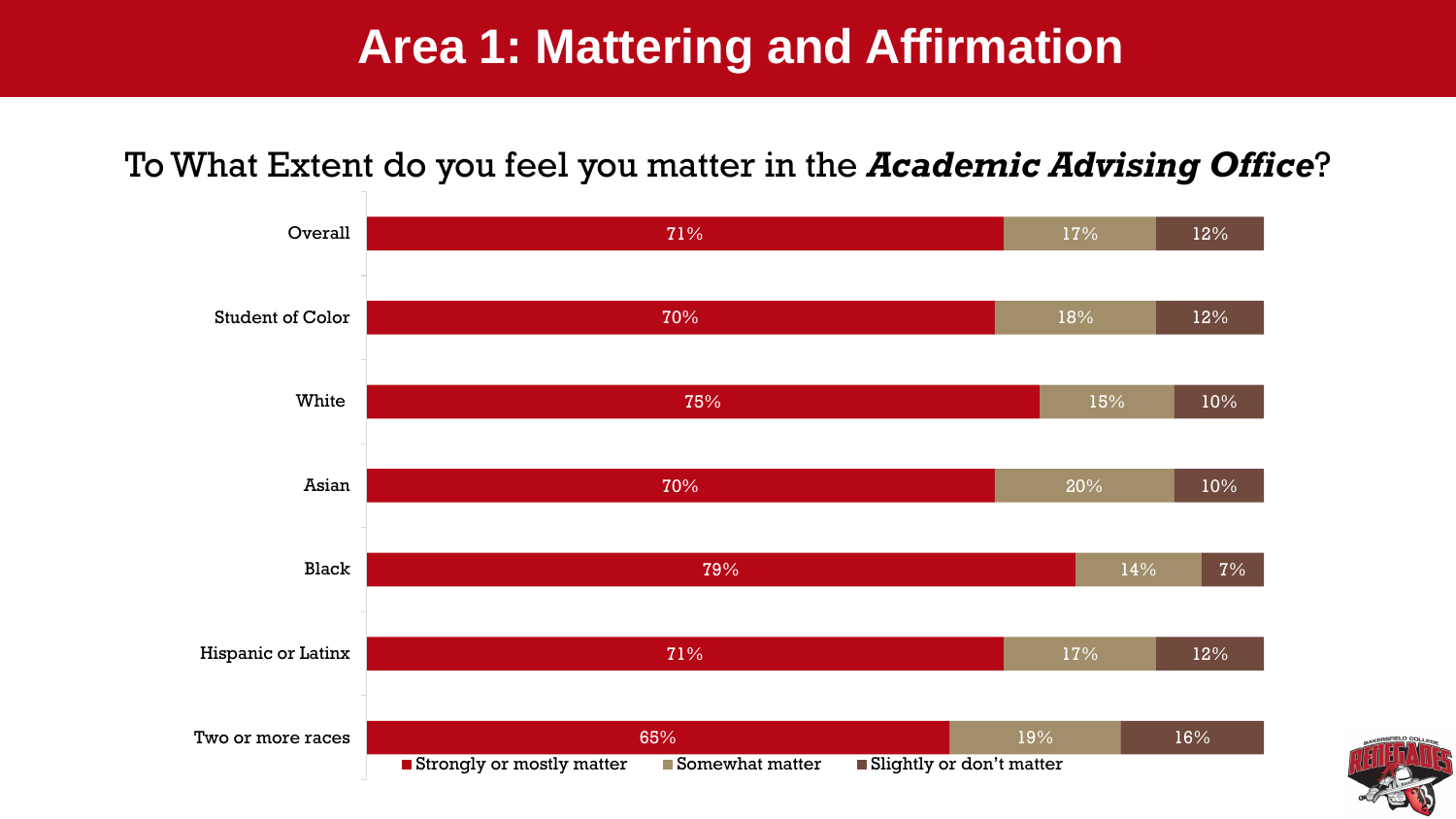# How can BC do better?

- Assess Campus Identity
- Build Standards of Inclusive Teaching
- Engage Race-Consciousness in Classroom Practices
- Train Staff for Inclusive Environments
- Assess Strengths and Weaknesses

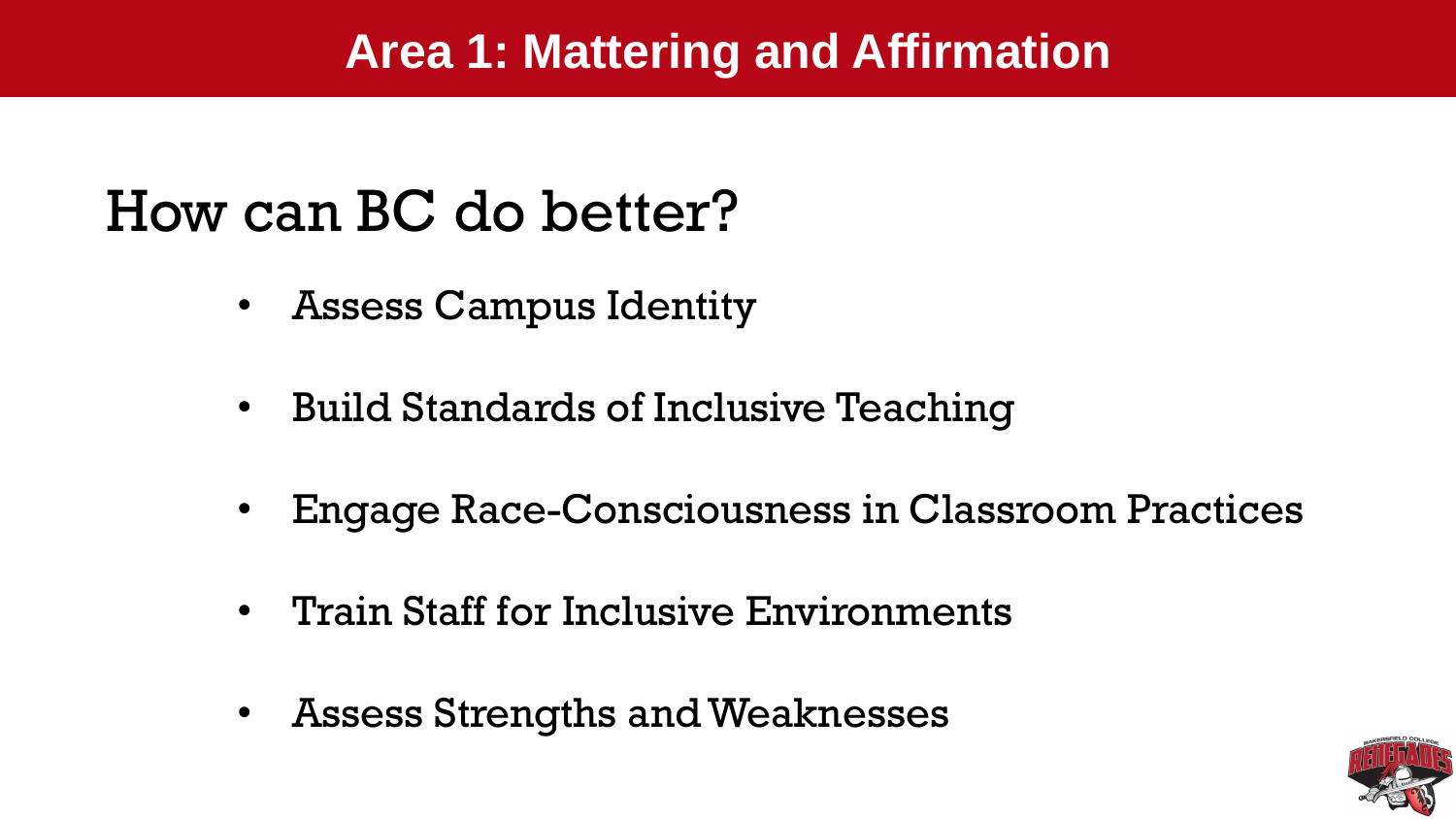

.

# **Area 2: Cross Racial Engagement**

#### **Selected Goal in This Content Area**

Facilitate meaningful dialogues inside and outside of classroom discussion that center racially minoritized students' perspectives and experiences.

#### **Why This Matters**

Racial dialogue is often the first and most frequent form of cross-racial interaction among students on college campuses. Students of color are overwhelmingly burdened with educating their White peers about race, thus becoming involuntary spokespersons

#### **Reflective Questions**

Are the findings consistent with your experiences or observations at BC? Why or why not?

Do you engage in racial dialogues with people outside of your racial demographic? Why or why not?

Students indicate the frequency and nature of their interactions on campus with same-race peers and with peers from different racial groups. Additionally, they report their level of comfort in discussions with other students about issues related to race.

- Feelings regarding conversations about race with White students and with students of color
- Frequency of conversation about selected political topics with White students and with students of color

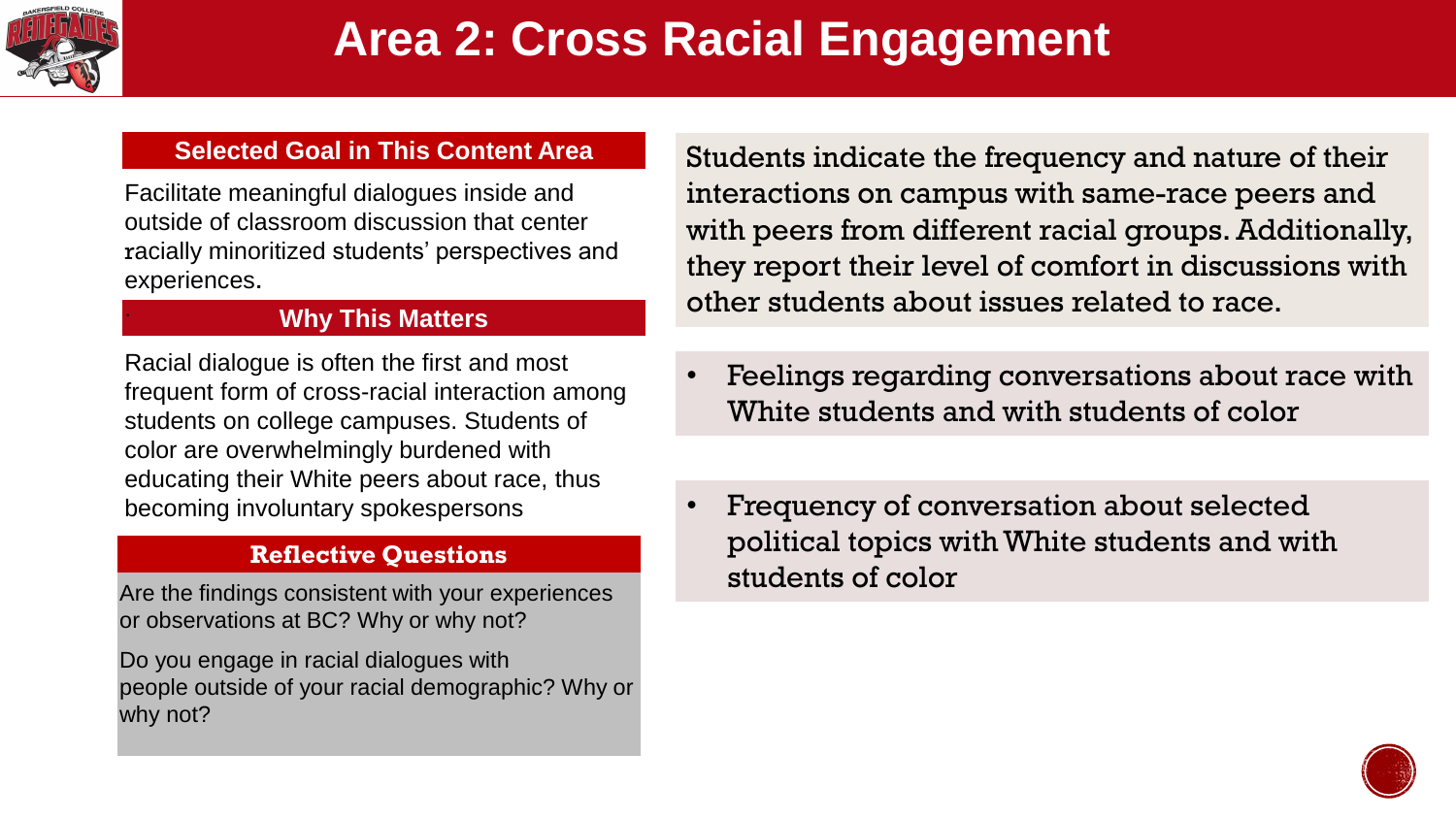### **Area 2: Cross-Racial Engagement**

% of students who feel **moderately or extremely open** about being engaged in conversation about race with **Students of Color vs. White Students**



Students of color feel more open when talking about race with students of color than with White students

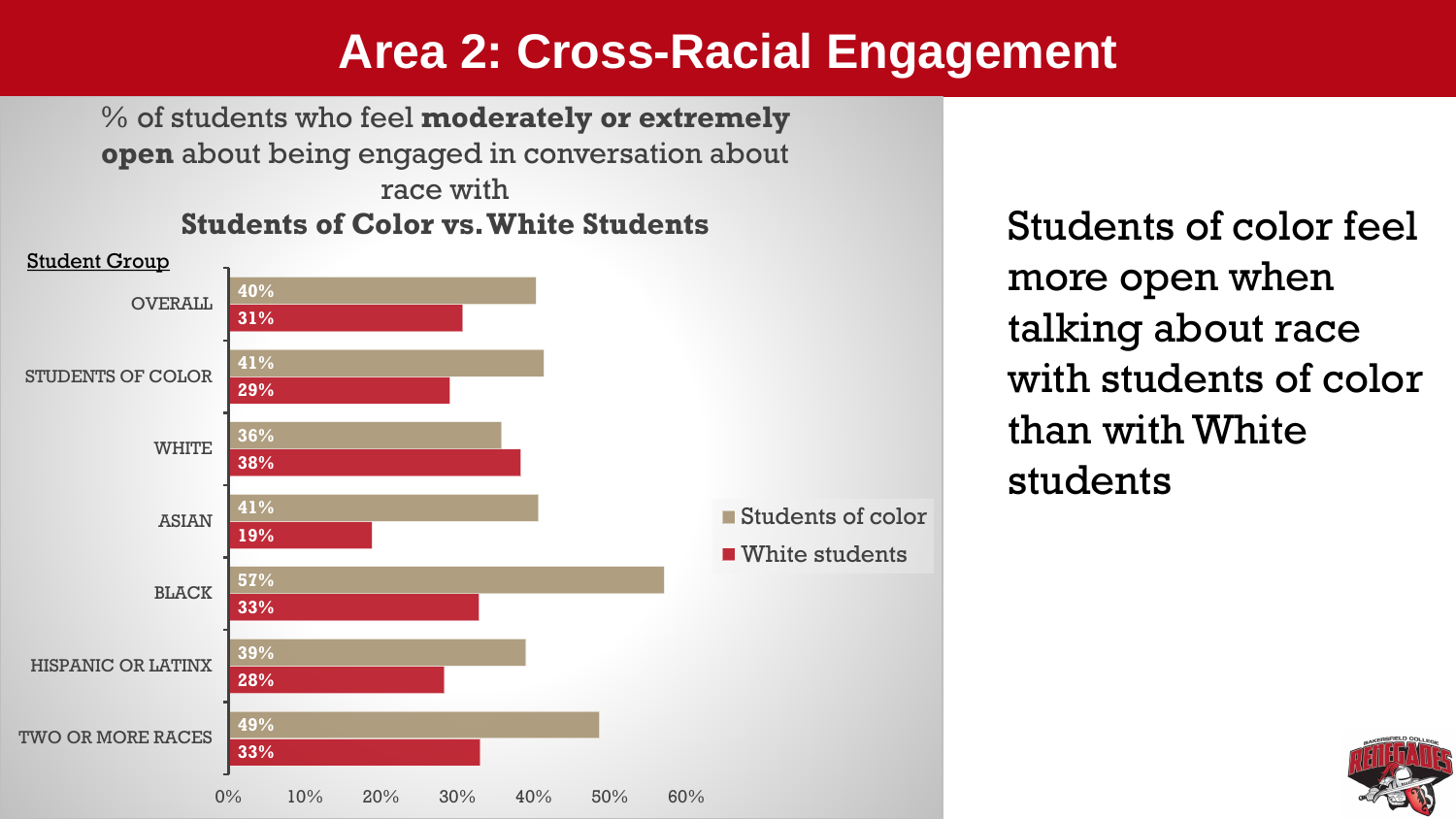#### % Students who feel moderately or completely **open** about being engaged in conversation about race with students of Color vs. White students



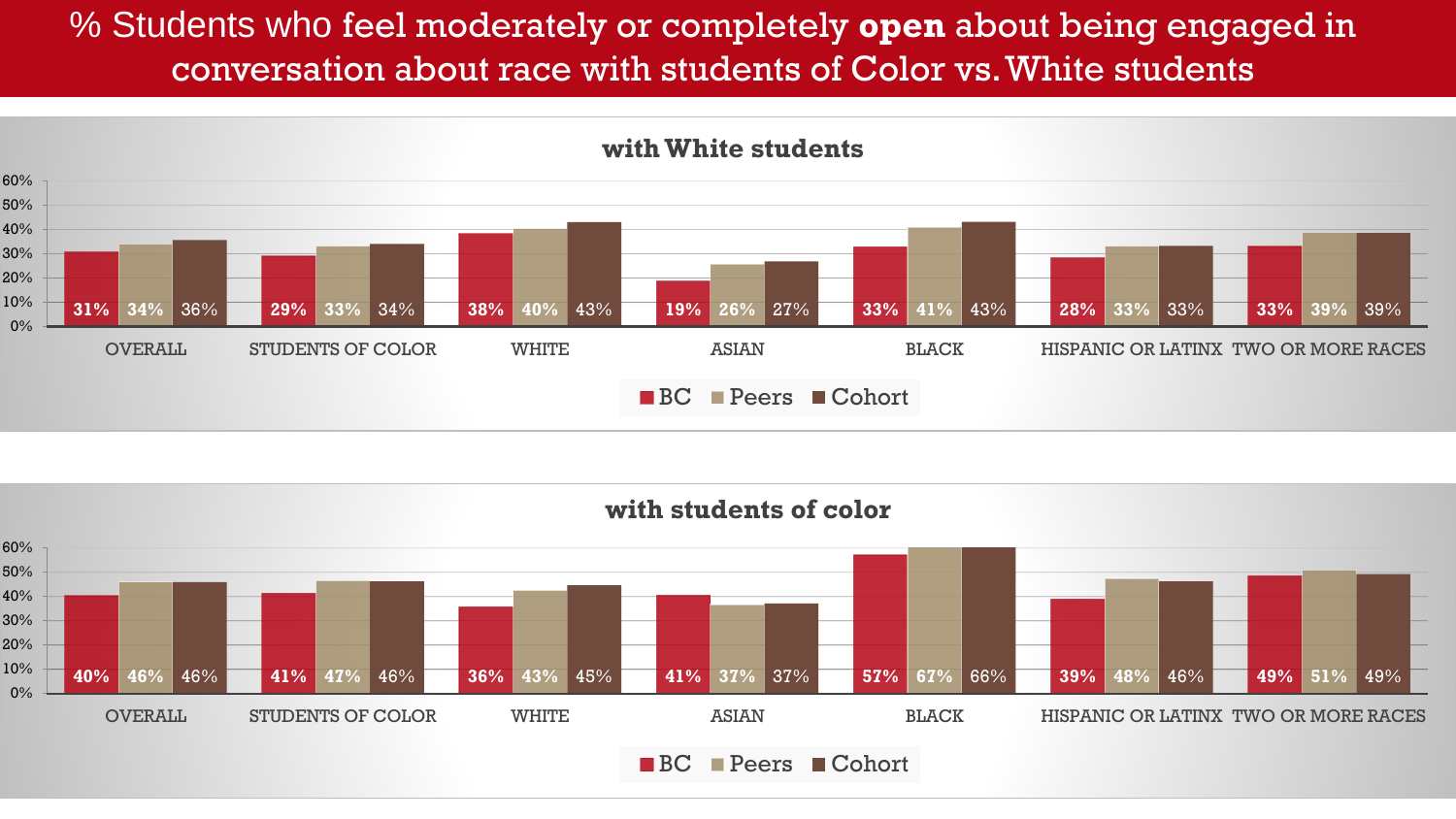### **Area 2: Cross-Racial Engagement**

% of students that have had conversations with other students from BC about the following topics:





■ Students of Color ■ White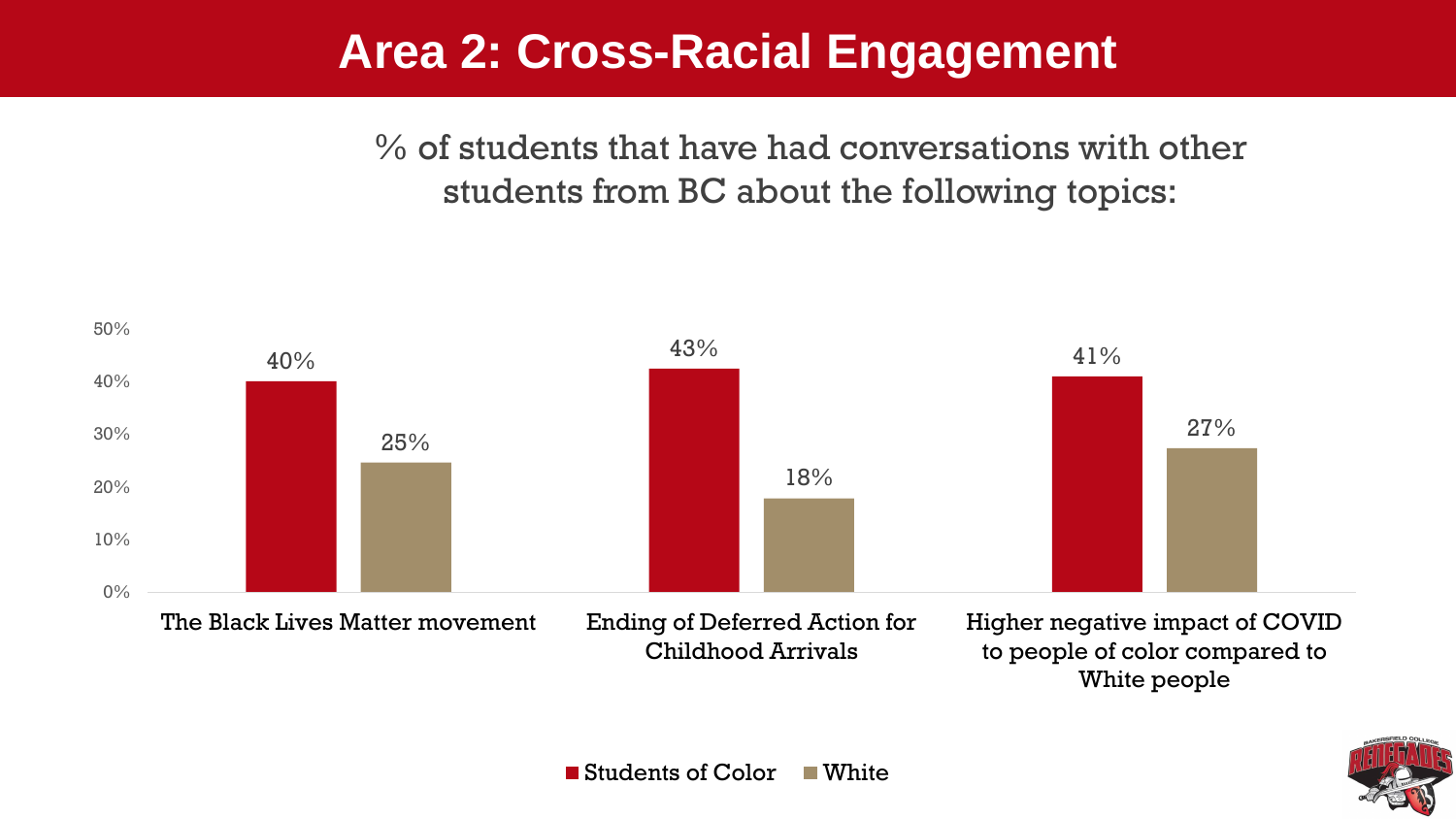### **Area 2: Cross-Racial Engagement**

# How can BC do better?

- Create racial dialogue opportunities
- Offer racial healing circles
- Engage staff and faculty
- Engage the whole community
- Provide ongoing and open communication

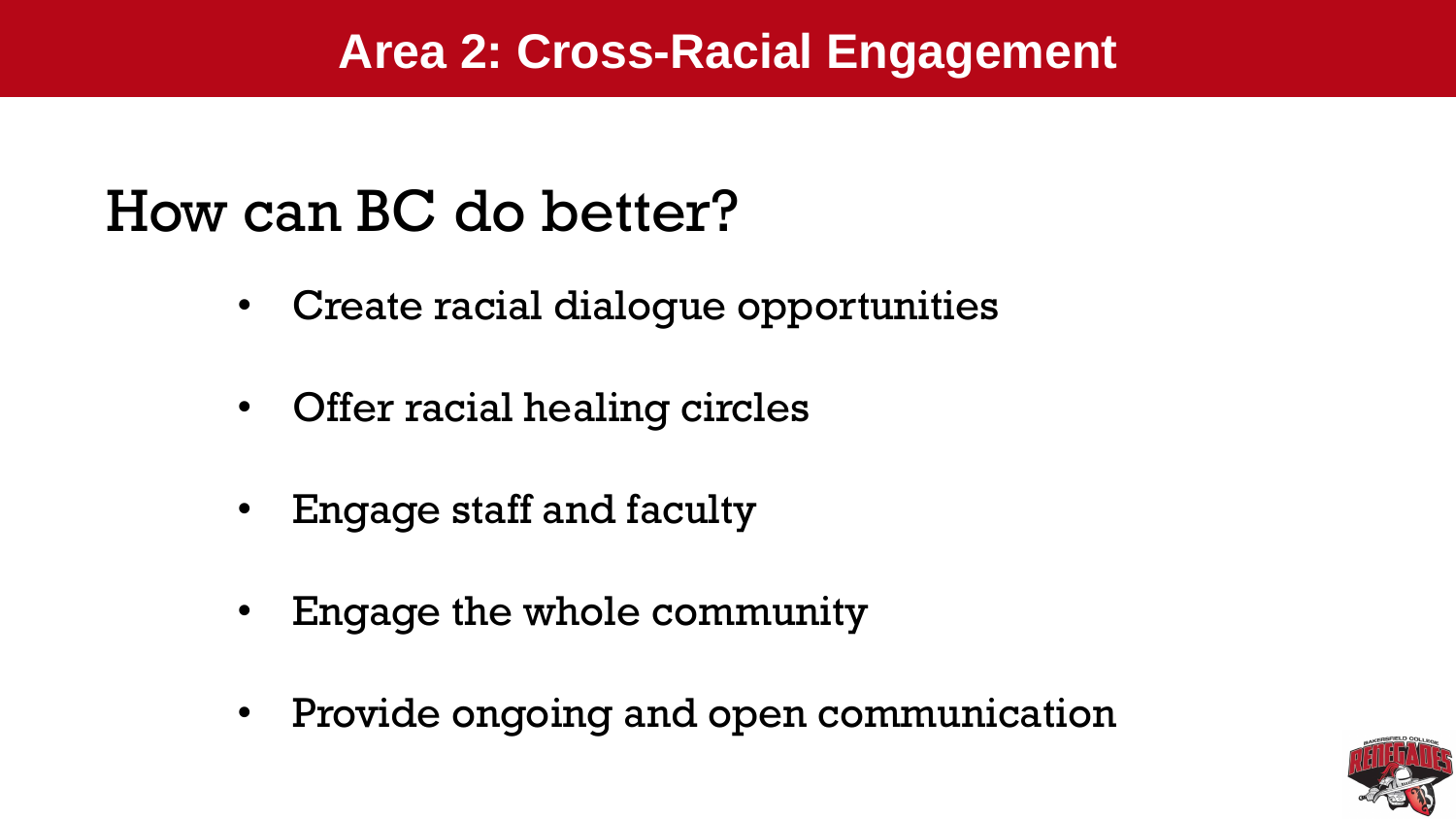

.

# **Area 3: Racial Learning and Literacy**

#### **Selected Goal in This Content Area**

Improve students' understanding of the historical, social, institutional, and systemic relationships of power– specifically related to race and racism – in the United States.

#### **Why This Matters**

The United States Census projects that the country's racial and ethnic demographics will shift such that non-Hispanic White people will no longer make up the numerical majority (Colb & Ortman, 2015). Therefore, preparing students for post-college environments reflecting this shift is an important learning outcome colleges and universities need to address.

#### **Reflective Questions**

Are the findings consistent with your experiences or observations at BC? Why or why not?

How does BC prepare students for living and working in a racially-diverse setting?

Students indicate if and where on campus they learn about their own racial identities and about other racial groups. Additionally, students indicate the extent to which they feel racial diversity is reflected in curricula and class discussions.

- Where students learn about race and who on campus helps them learn about race
- Racial diversity reflected in classes within the student's major
- Preparation for living in a racially diverse society

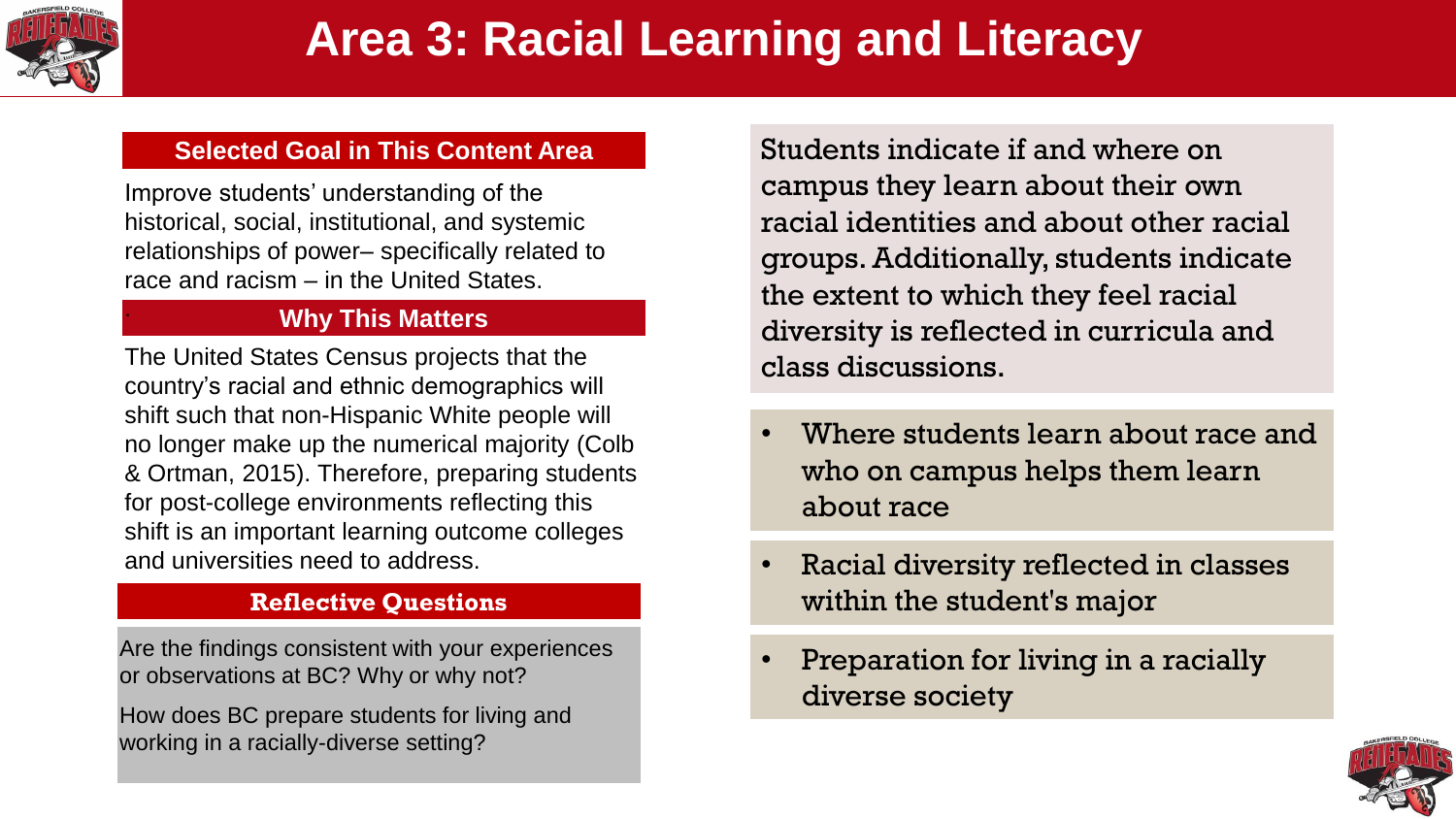#### Where have you learned about race on campus?





■ Students of Color ■ White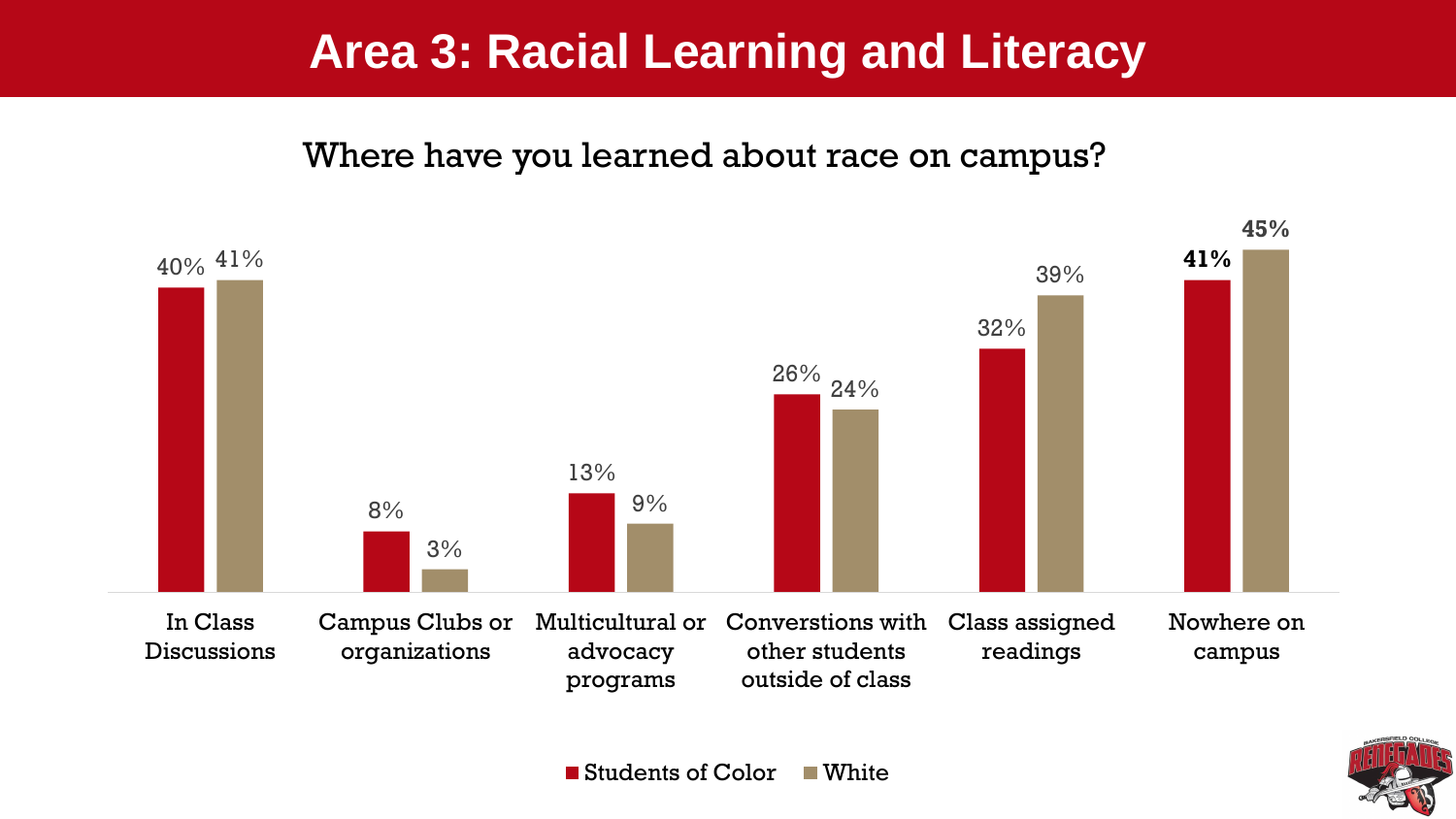To what extent do the *following in classes you have taken in your major* reflect racial diversity?

#### % mostly or strongly reflect racial diversity



To what extent do the *following in classes you have taken outside your major* reflect racial diversity?

#### % mostly or strongly reflect racial diversity



Students of Color White



**Students of Color White**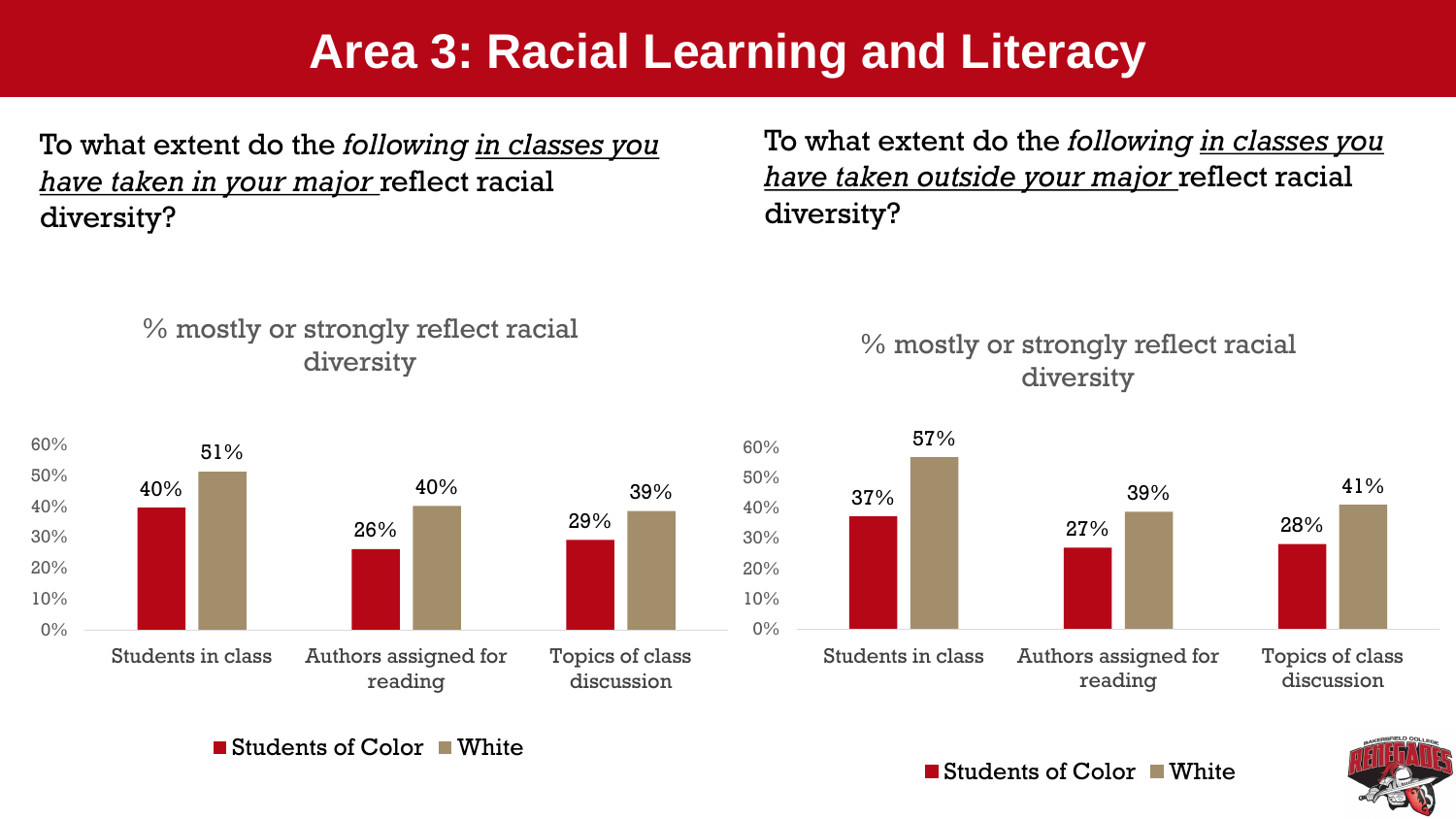#### How well is BC preparing you for working in a racially diverse setting?



Strongly or mostly preparing you Somewhat preparing you Slightly or not preparing you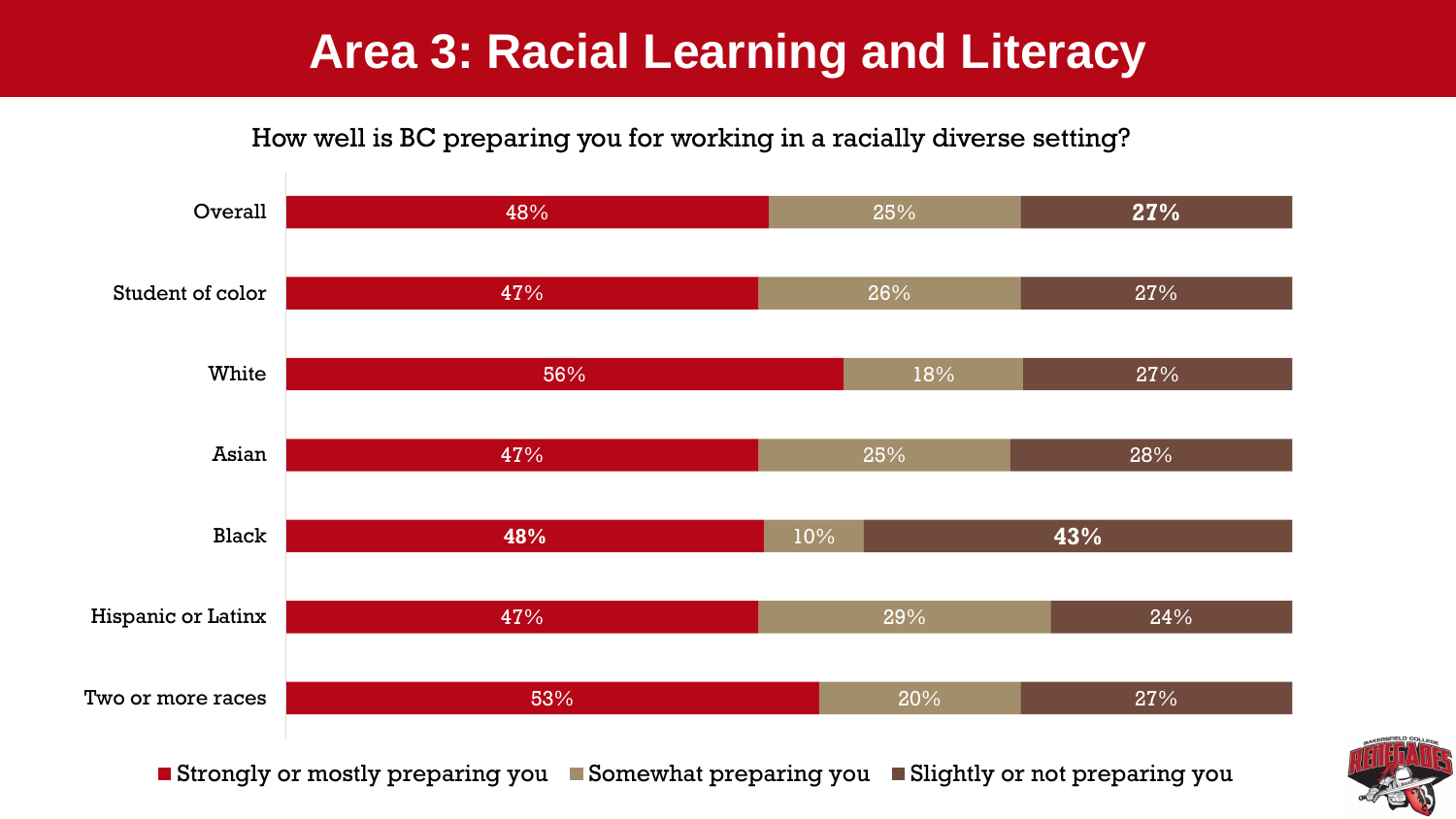# How can BC do better?

- Revise co-curricular goals
- Conduct academic program reviews
- Learn from successful examples
- Break down resistance to learning about race
- Provide structured learning opportunities

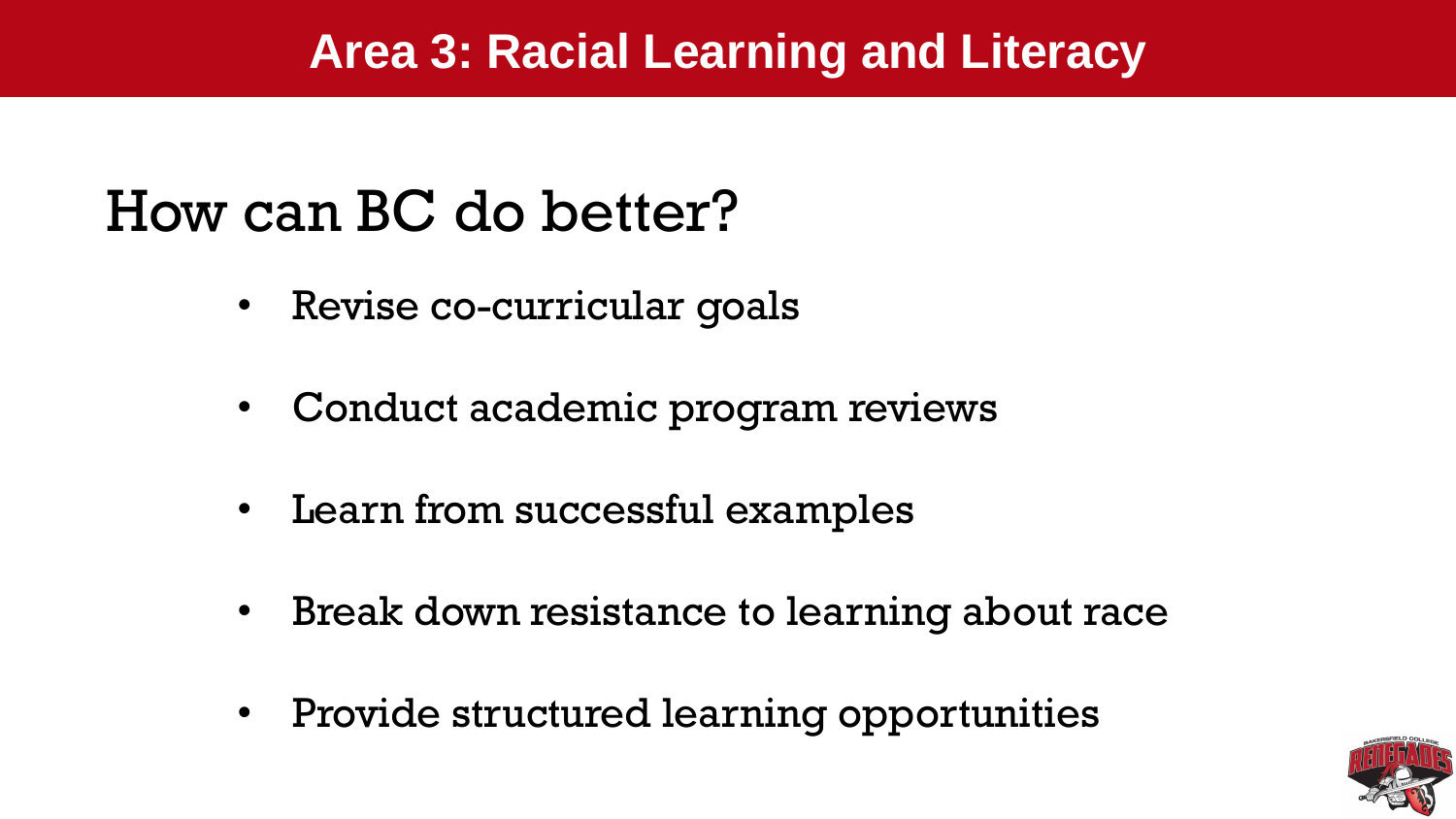

.

# **Area 4: Encounters With Racial Stress**

#### **Selected Goal in This Content Area**

Significantly reduce, if not entirely eliminate, the frequency with which students experience racial stress by disrupting oppressive practices and providing support on the margins.

#### **Why This Matters**

Racism is a **serious public health threat** that directly affects the well-being of millions of Americans (Centers for Disease Control and Prevention, 2021). In addition, racial stress among students of color increasingly contributes to feelings of loneliness, isolation, and a lack of community.

#### **Reflective Questions**

Are the findings consistent with your experiences or observations at BC? Why or why not?

What are existing resources on campus for students who encounter racial stress?

Students assess the racial environment of BC, identify campus encounters they have experienced as racist (e.g. microaggressions, racial stereotyping, racial harassment, etc).

Students indicate the impact of these encounters on their personal well-being and academic success

- Ratings of campus racial tensions, racial segregation, and overall campus racial climate and impact on personal well-being
- Frequency of experiencing racism in campus locations, academic spaces, at campus events, and impact on personal well-being

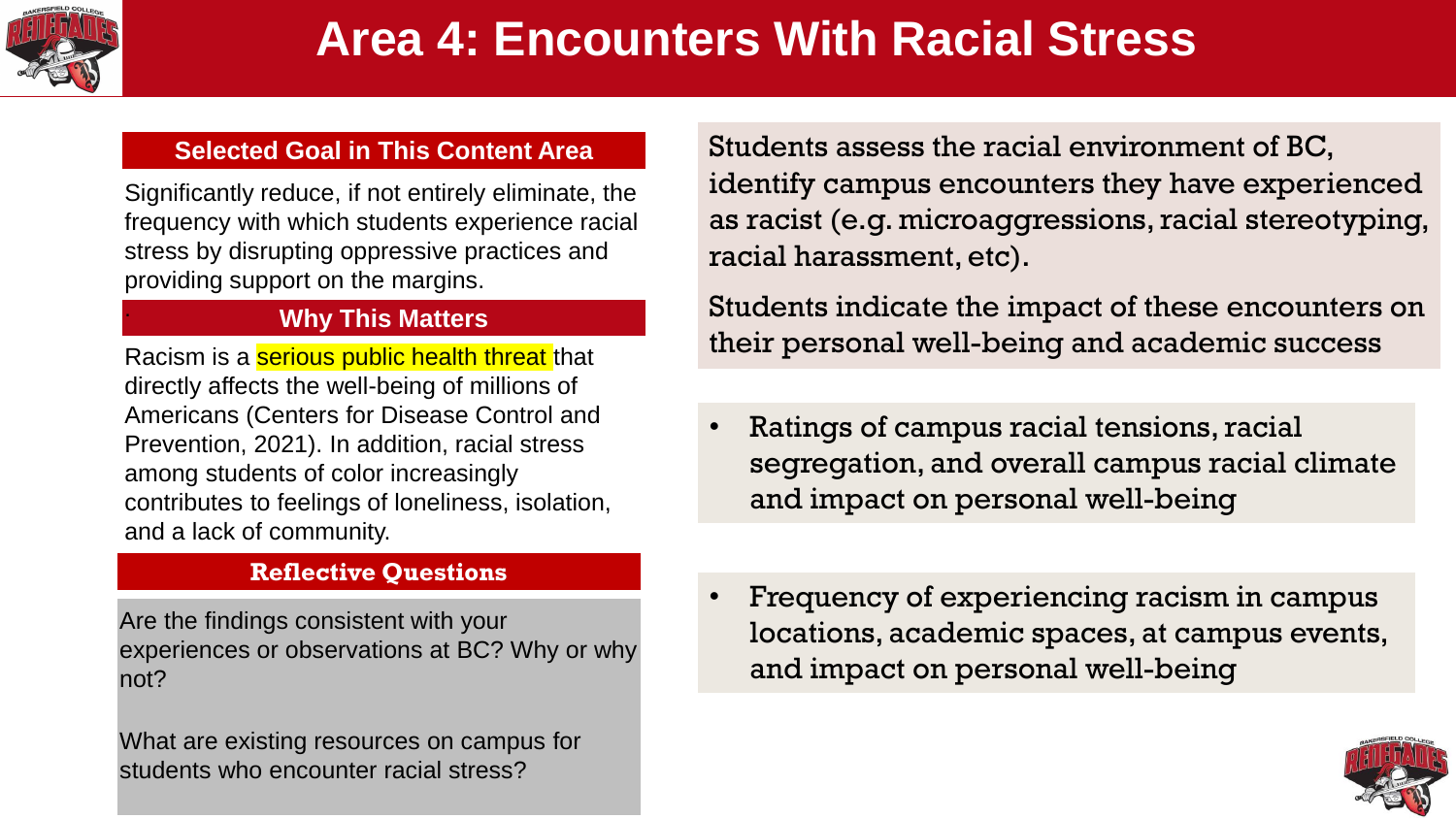#### How racist is the overall environment of BC?



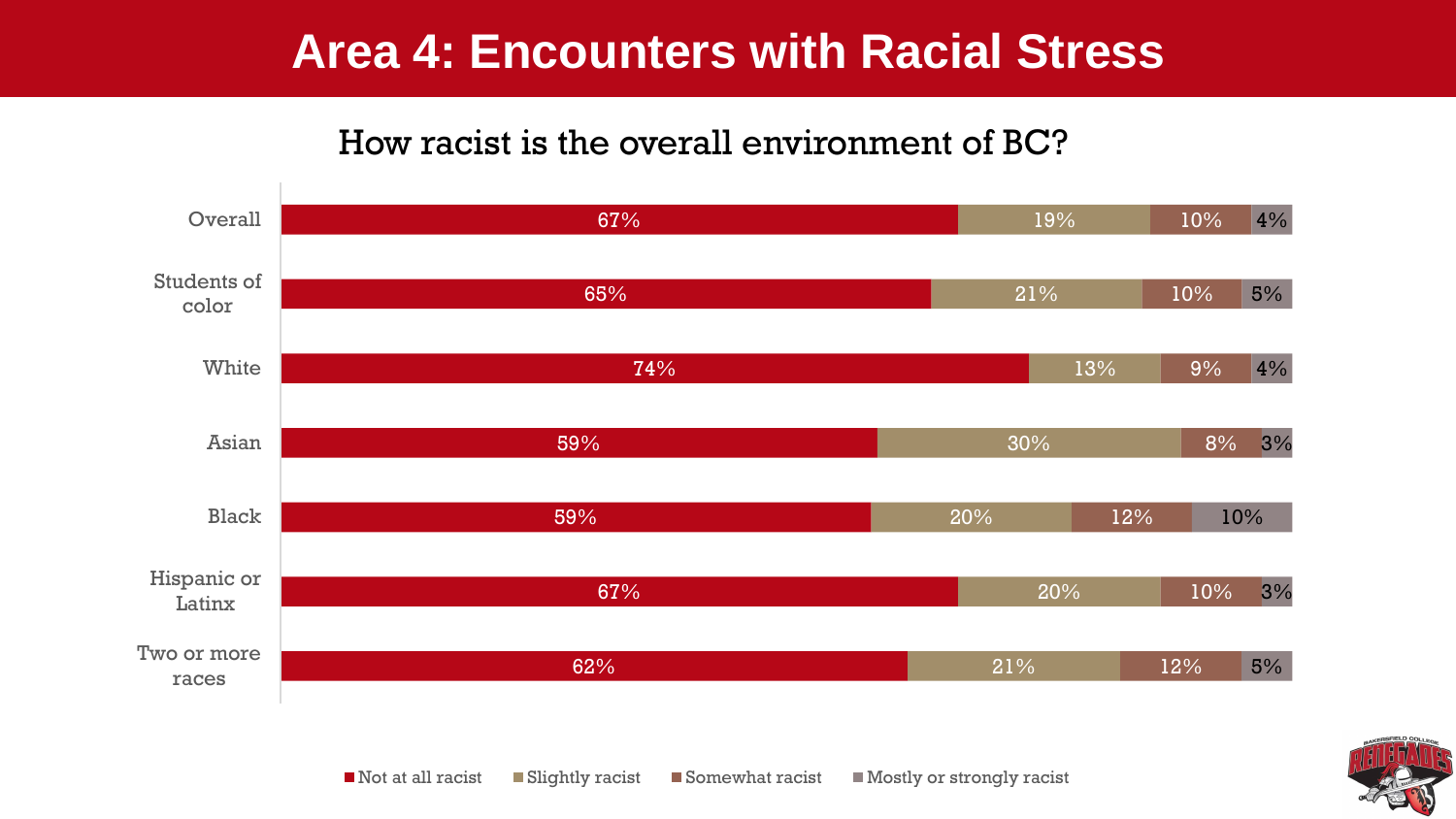How racist is the overall environment of your institution?



How racially segregated is the overall environment of your institution?

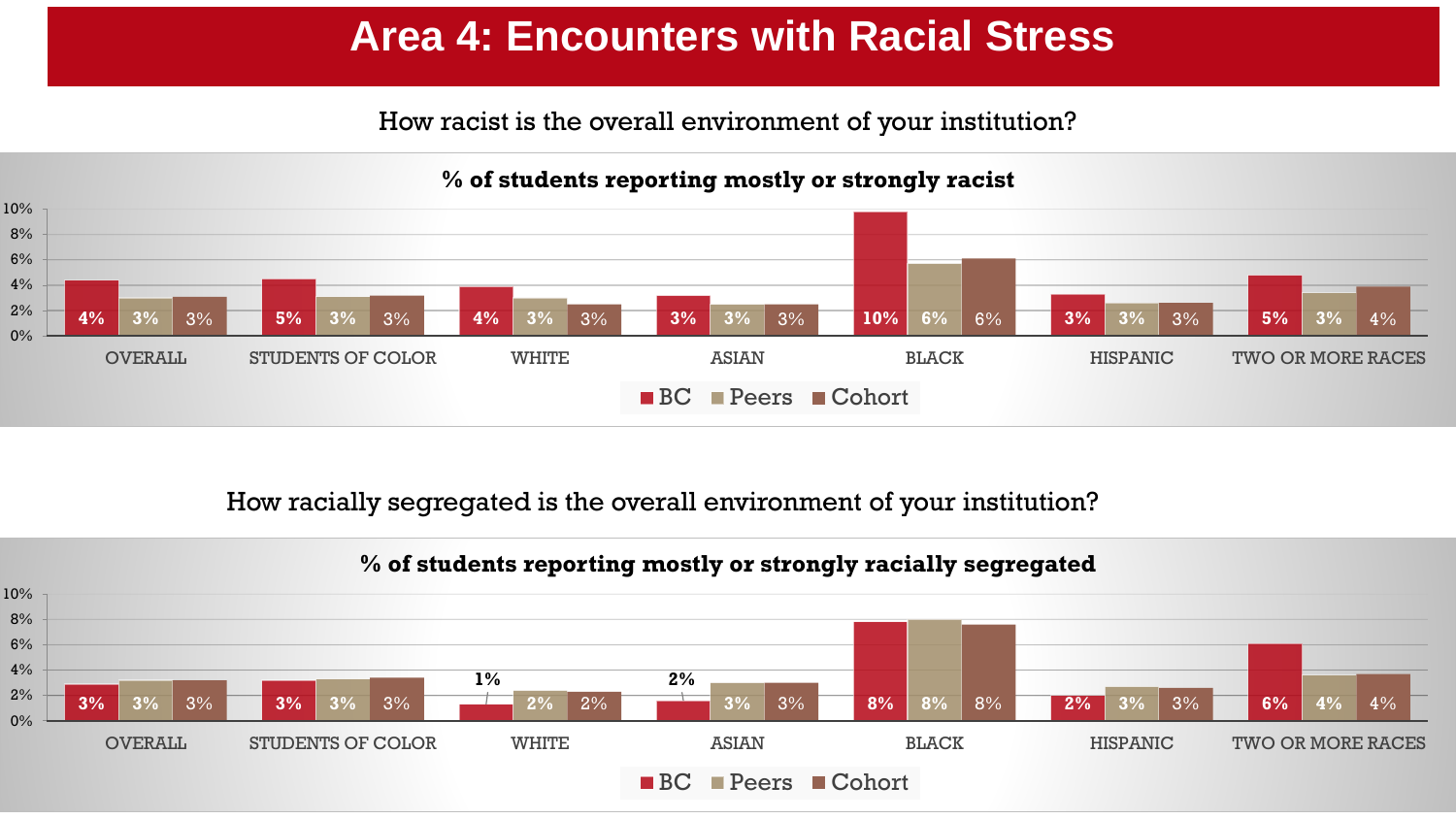#### How often have you personally experienced racism happening in the *Financial Aid Office*?



■ Never ■ Once in a while ■ Sometimes ■ Often ■ Almost Always

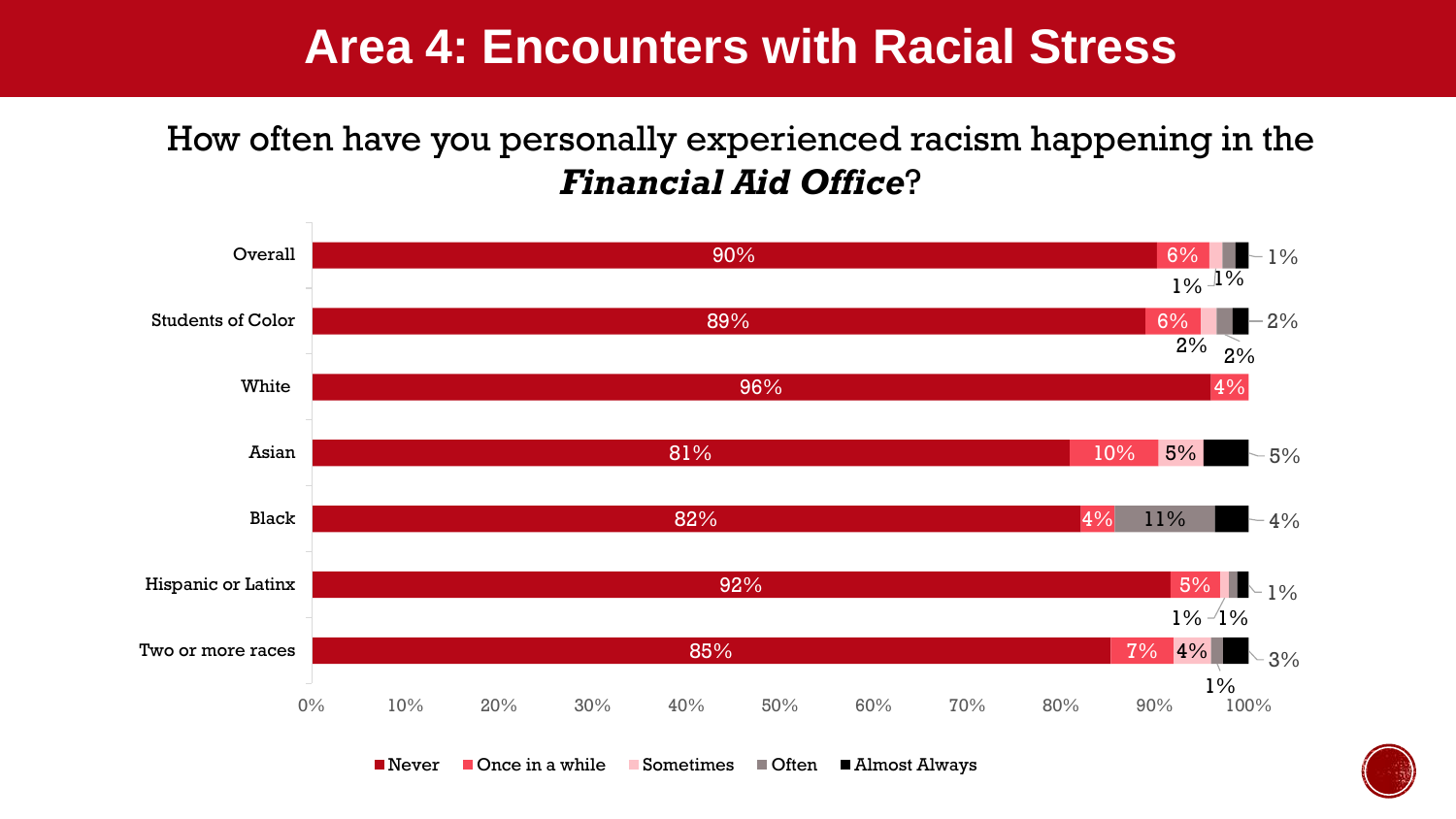### How often have you personally experienced racism happening in the *Tutoring or learning center*?





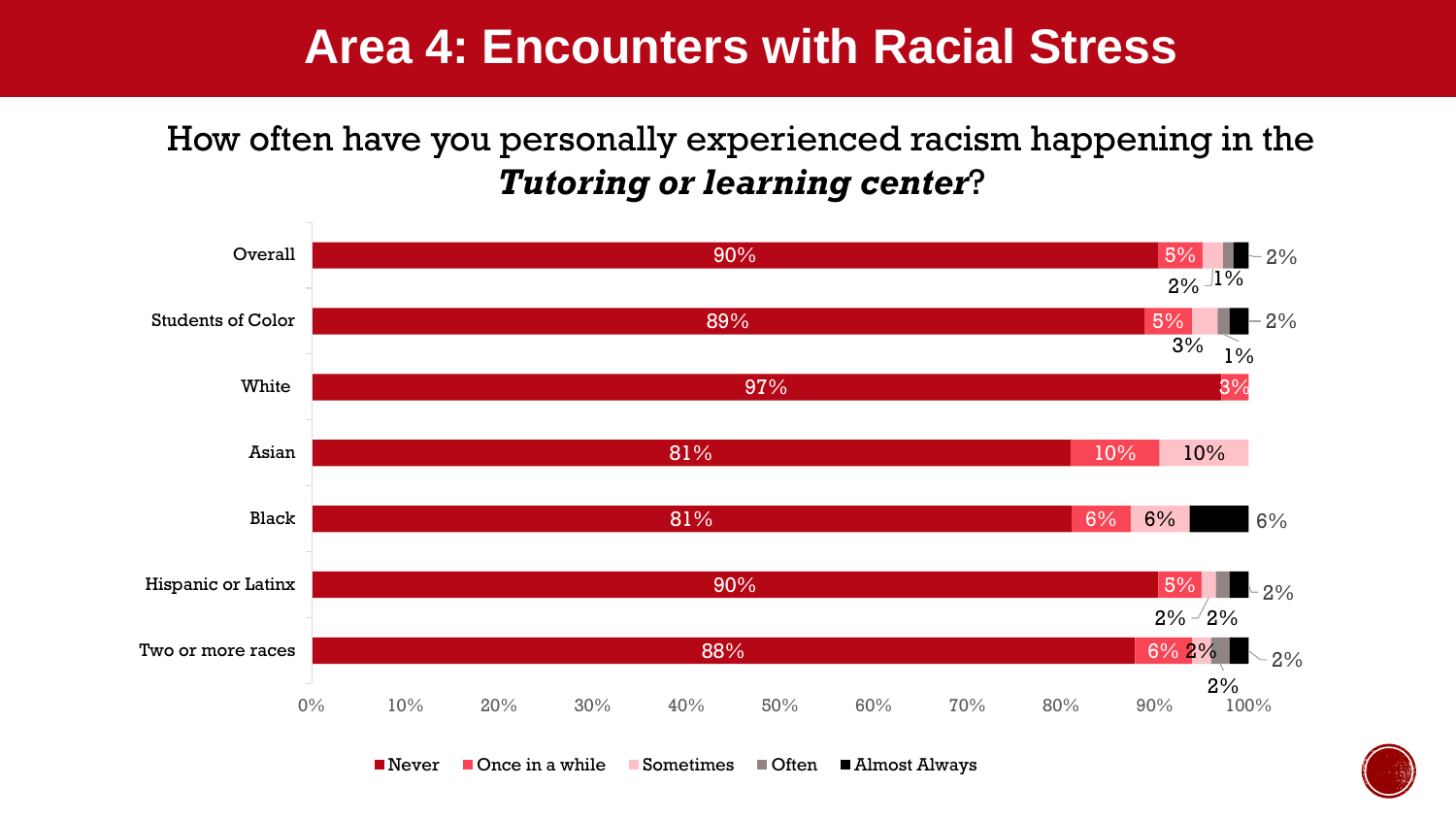### How often have you personally experienced racism happening in the *Academic Advising office*?



■ Never ■ Once in a while ■ Sometimes ■ Often ■ Almost Always

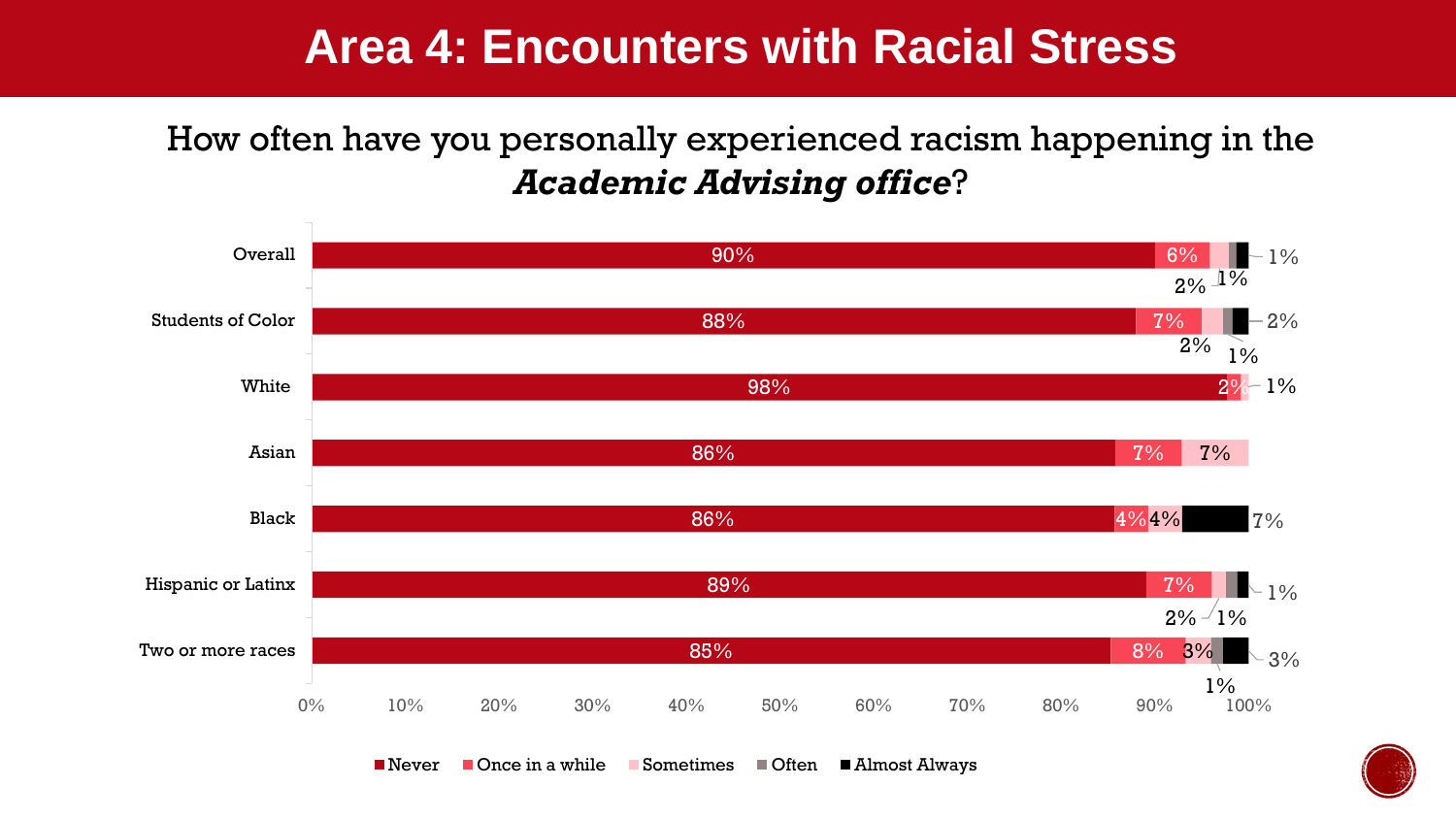### How often have you personally experienced racism happening in the *Campus police or security*?





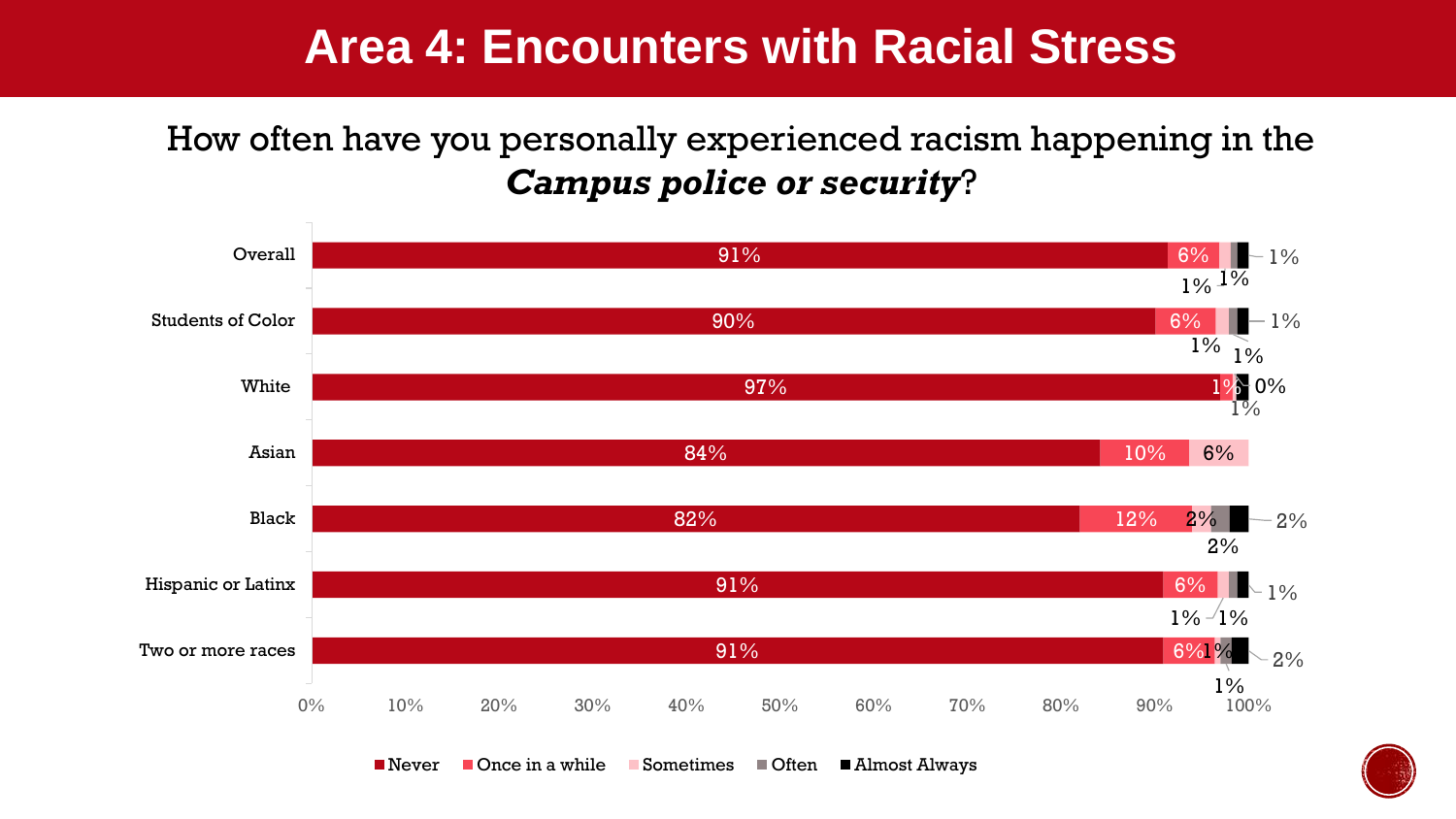How often have you personally experienced racism happening in the *classes with white professors*?



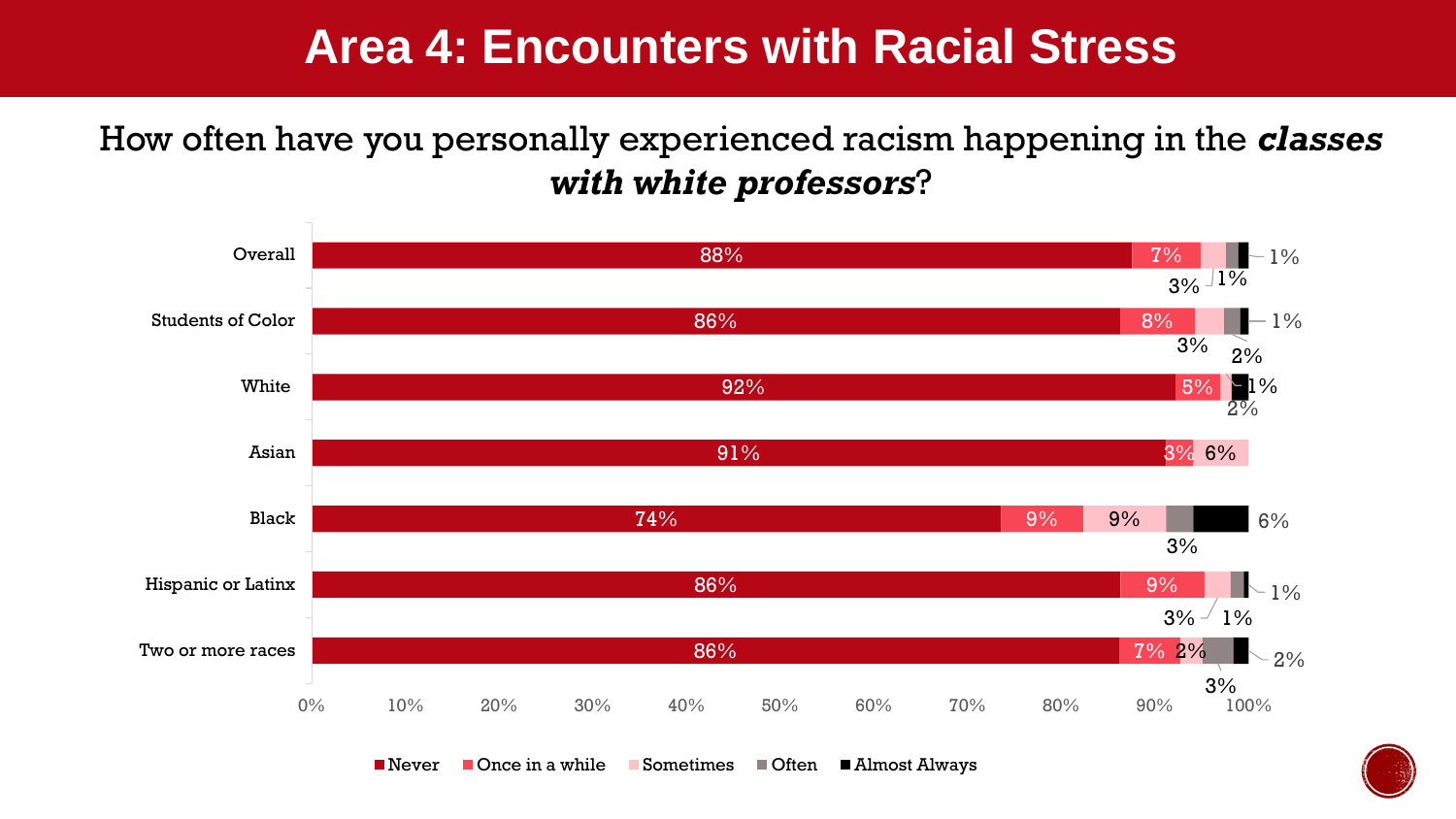How often have you personally experienced racism happening in the *classes with professors of color*?



■ Never ■ Once in a while ■ Sometimes ■ Often ■ Almost Always

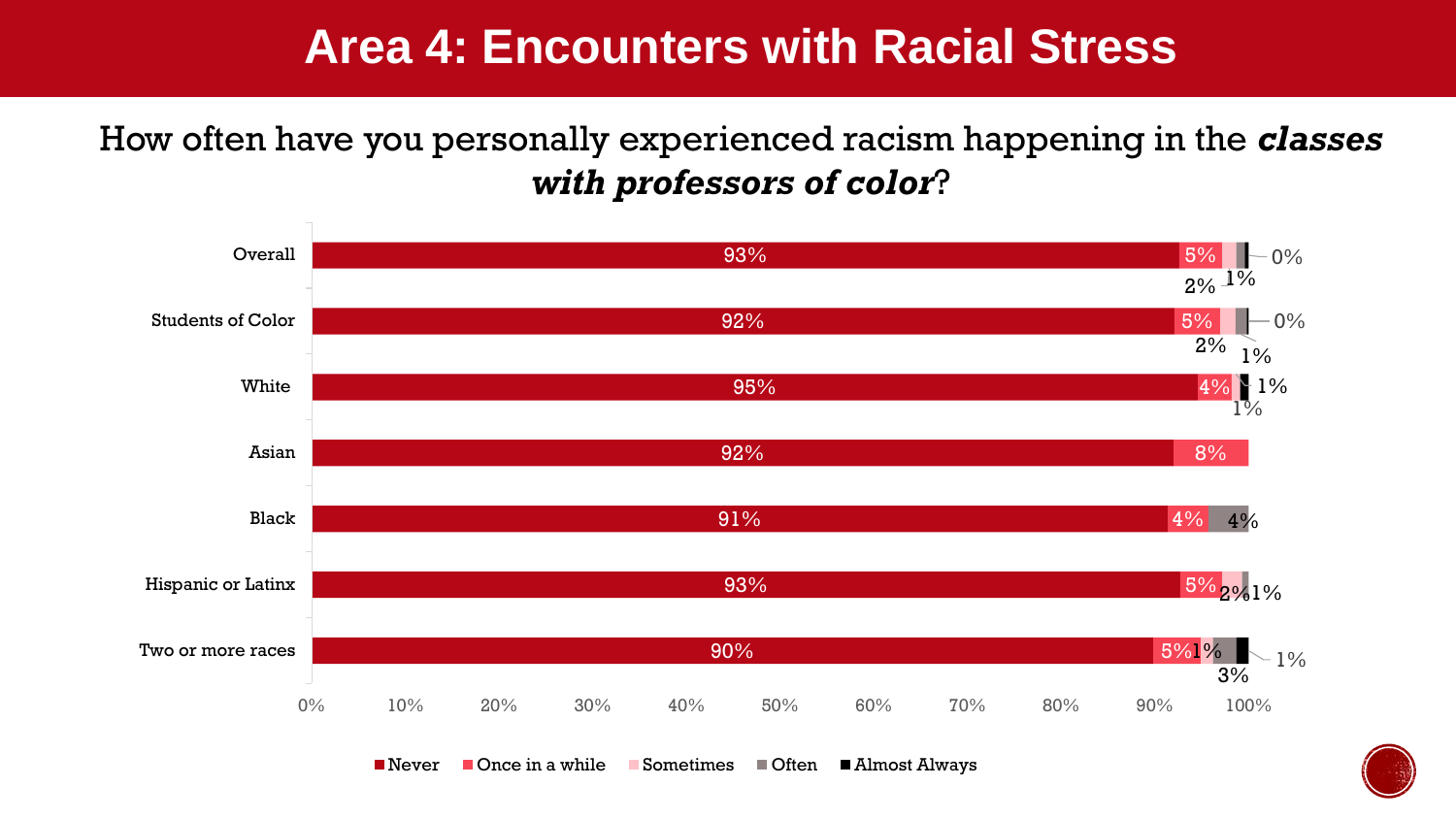#### **% Students who have ever personally experienced racism happening in**



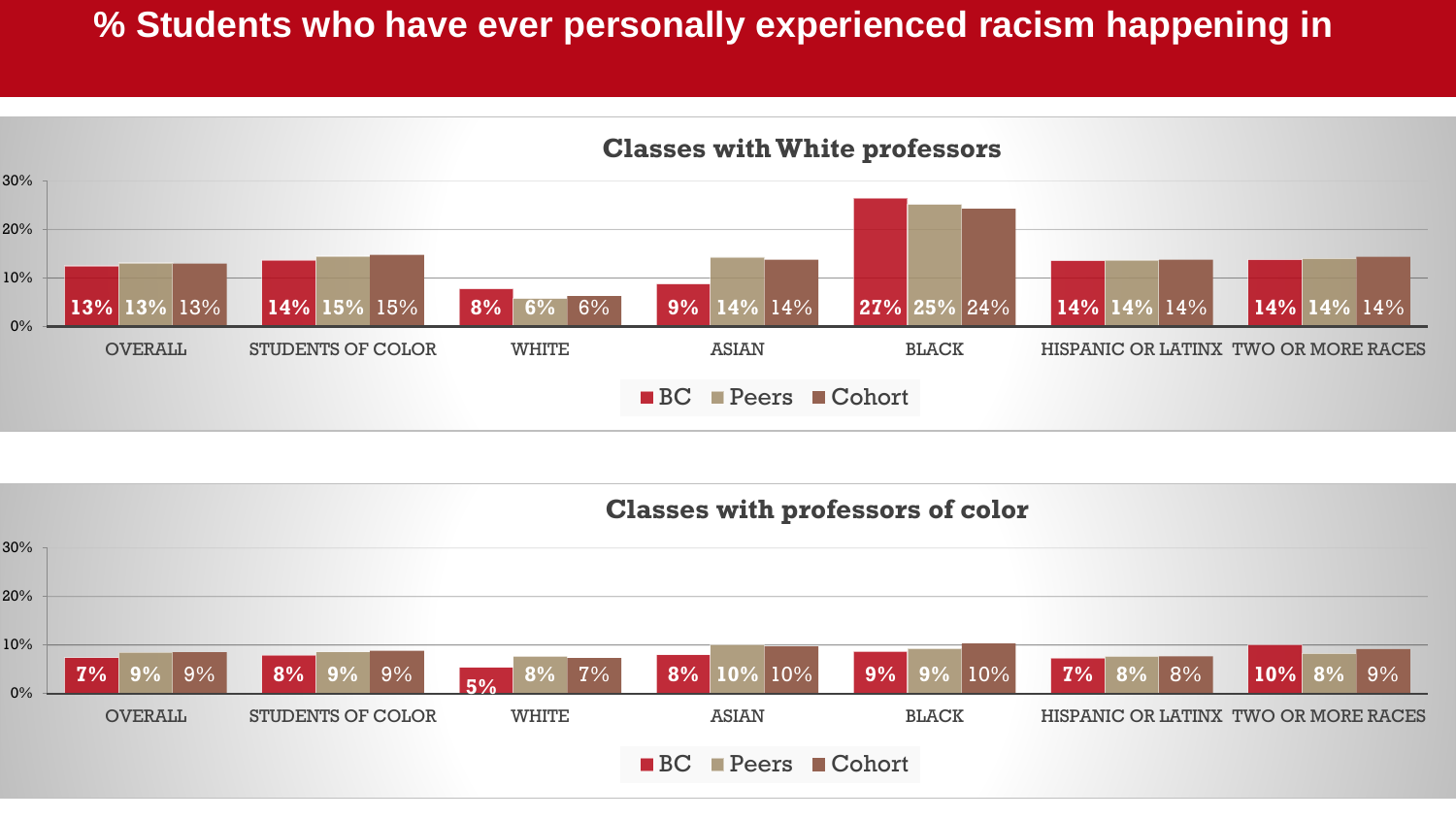Being asked to represent the view of your entire race in classes



## Prevalence of Racial Microaggressions

% of students who reported they have ever experienced the following while in classrooms



Not speaking out in class about topics related to race because of negative reactions by professors/classmates

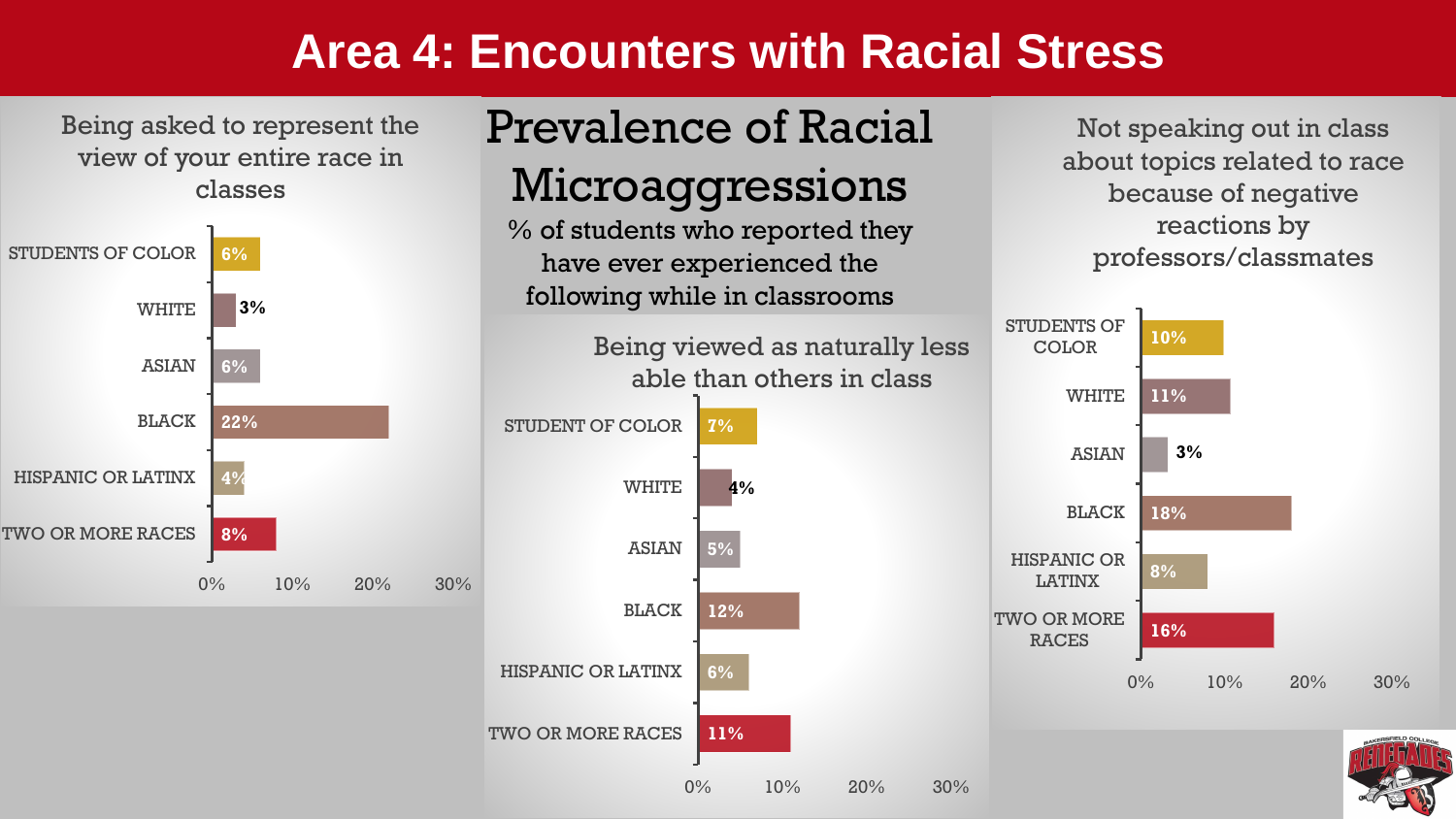#### Race-based verbal attack



# Overt Racism on

### Campus

% of students who reported they have ever experienced or heard about the following happening on campus



Racist signs, symbols or graffiti



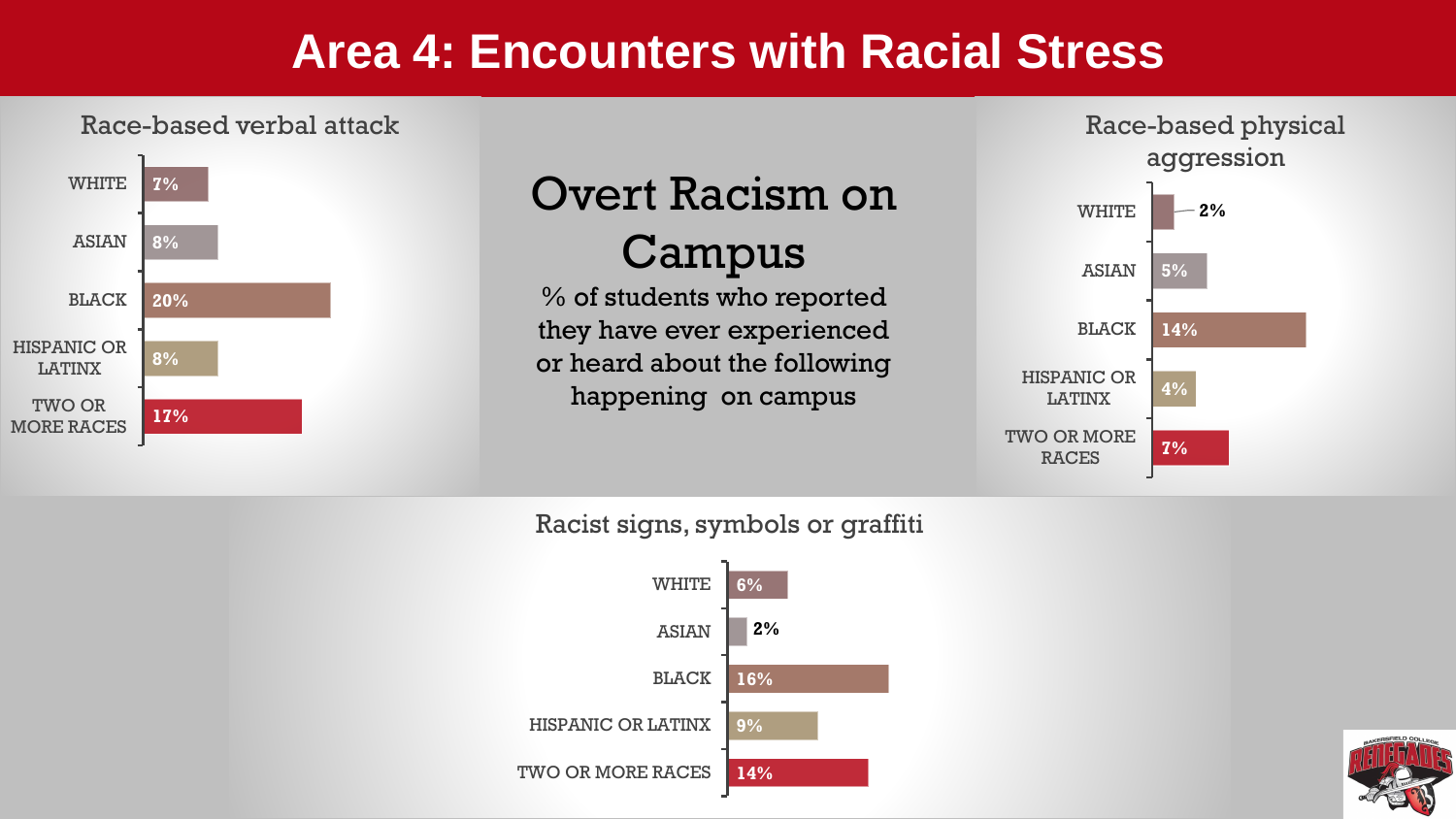# How can BC do better?

- Designate counseling professionals to support racially minoritized students
- Provide professional development
- Engage race-related stress issues
- Create safe spaces

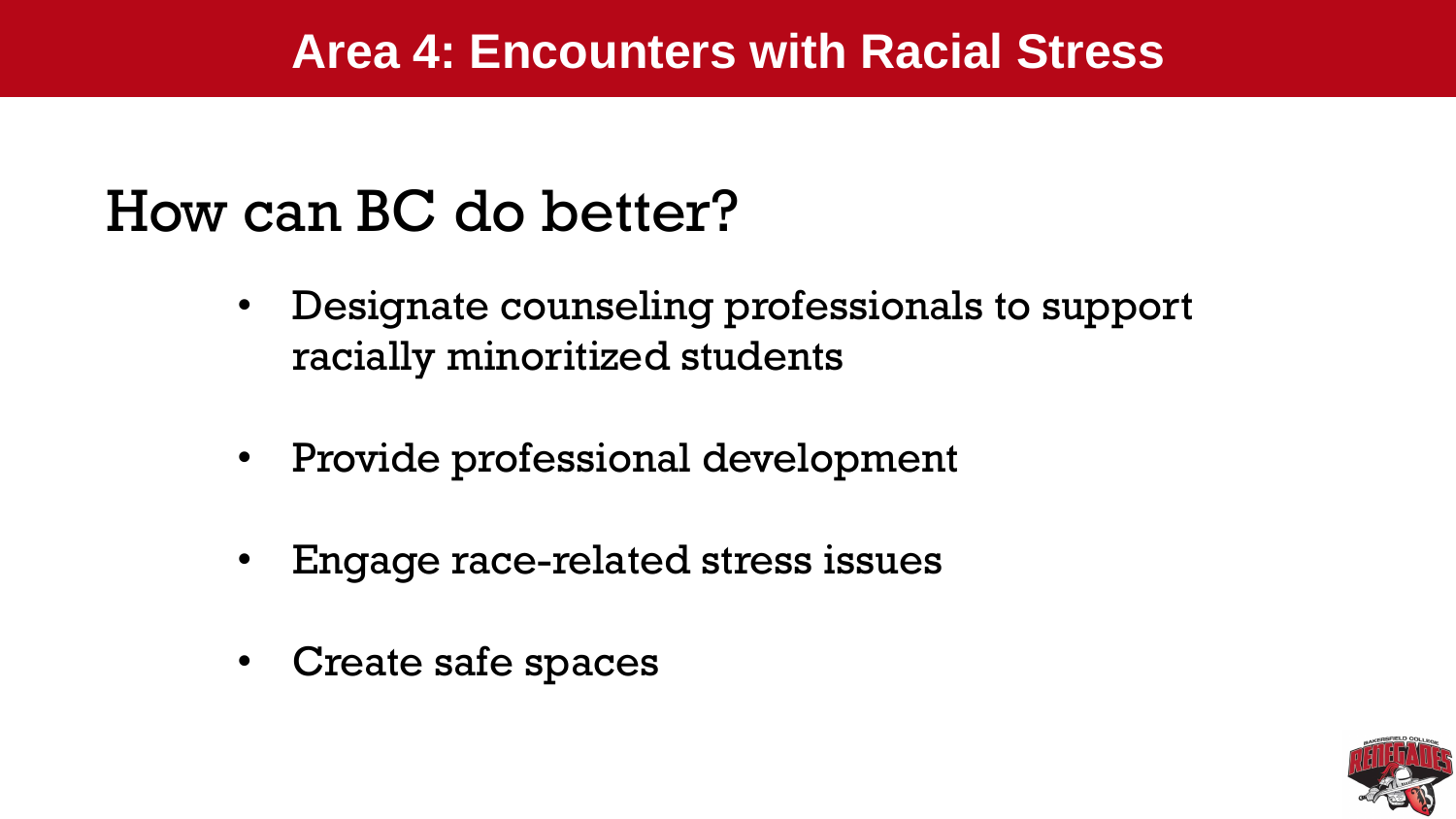

# **Area 5: Appraisals of Institutional Commitment**

#### **Selected Goal in This Content Area**

The institution should demonstrate proactive efforts to decrease the likelihood of incidents of racism and racial violence on campus.

#### **Why This Matters**

The rhetoric of diversity, equity, and inclusion must accompany concrete changes to demonstrate a meaningful institutional commitment. Committing to action is especially important when the compositional diversity of an institution's faculty fails to reflect the racial and ethnic diversity of the students it serves.

#### **Reflective Questions**

Are the findings consistent with your experiences or observations at BC? Why or why not?

How can campus leadership deal with racism more effectively?

Students evaluate their administrators' commitments to racial diversity and inclusion at BC. Students also assess institutional leaders' responses to racial problems on campus.

Rating of campus racial diversity

Rating of how campus administration deals with racism or racist incidents

Rating of administration's commitment to campus racial equity and diversity

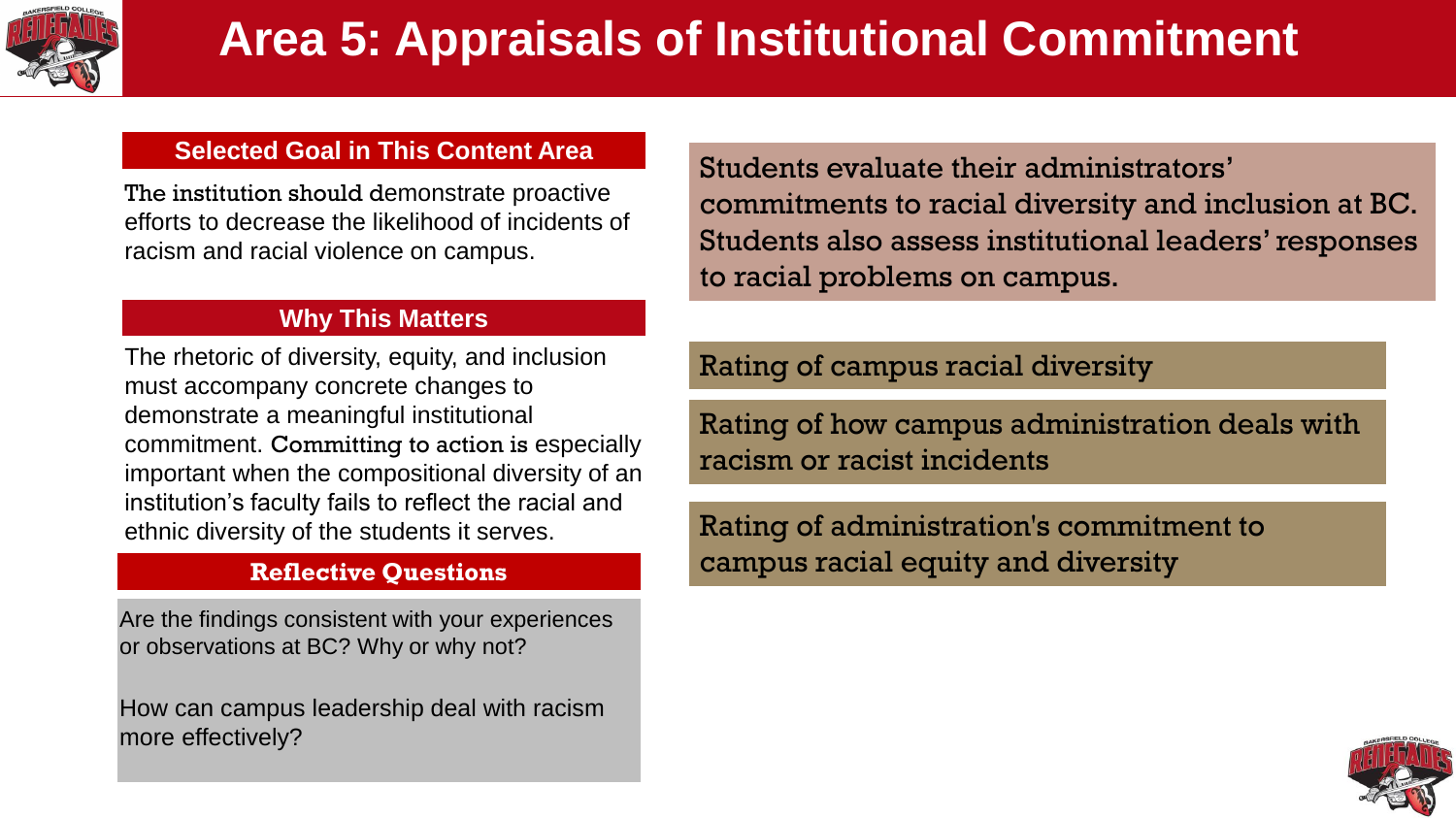## **Area 5: Appraisals of Institutional Commitment**

#### How racially diverse is BC?



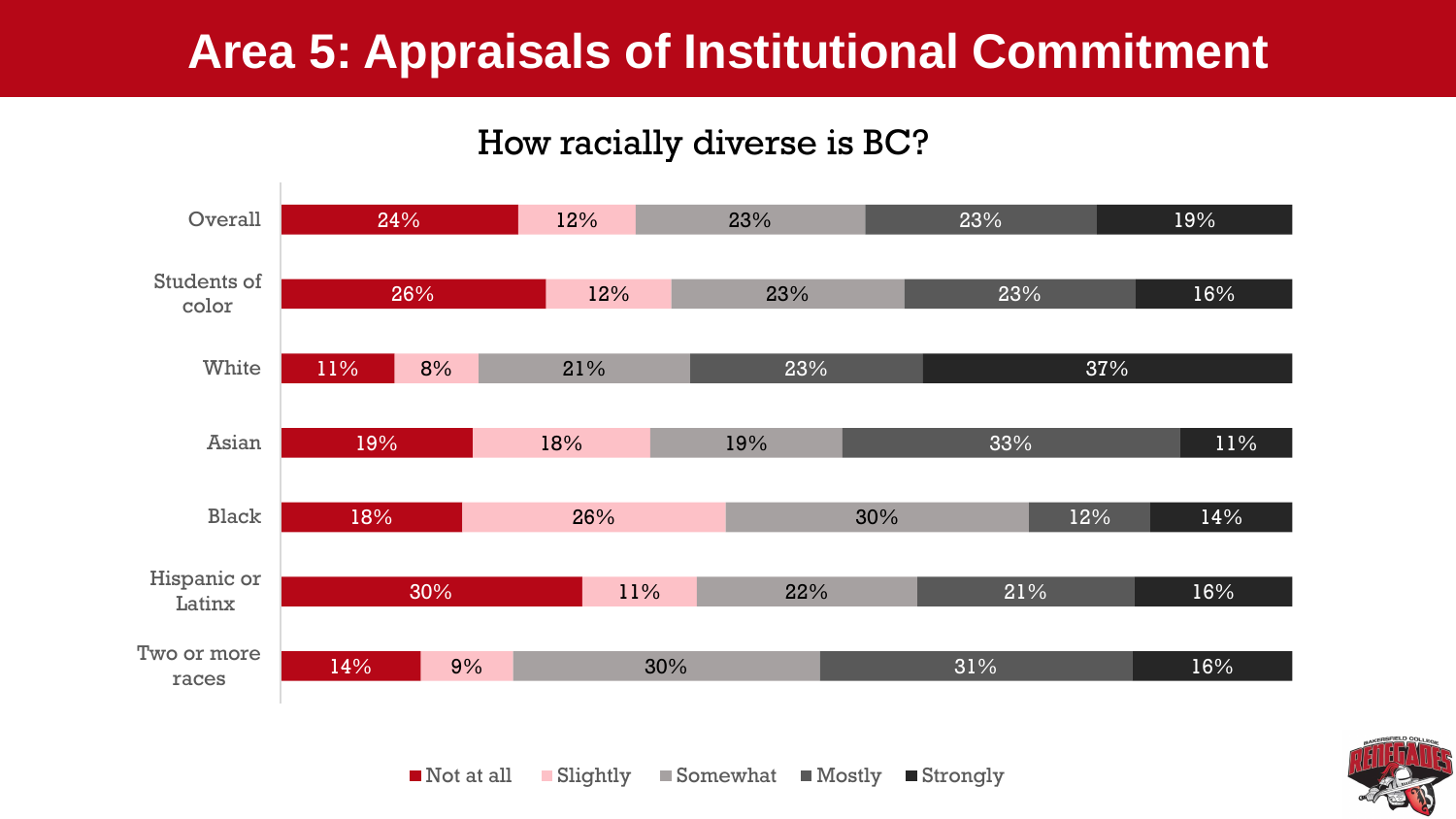### **Area 5: Appraisals of Institutional Support**

#### Hiring Faculty of Color



# Institutional Commitment to Equity and **Diversity**

% of students who believe the BC is mostly or strongly committed to the following

#### Sponsoring Activities about Racial Diversity

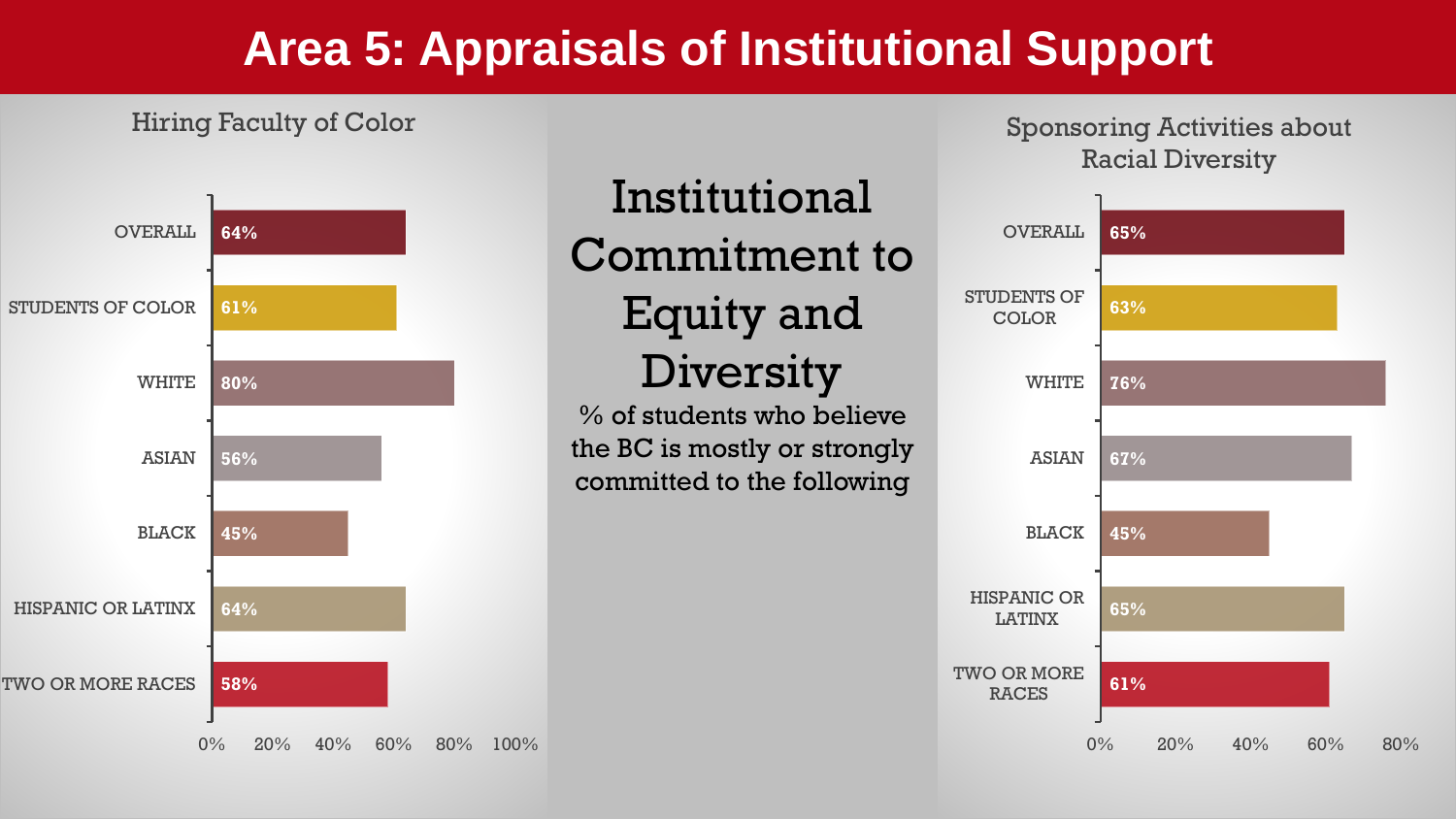### **Area 5: Appraisals of Institutional Support**

# How can BC do better?

- Create clear campus-wide messaging
- Map campus assets and resources
- Provide bias training for search committees
- Practice race-conscious leadership

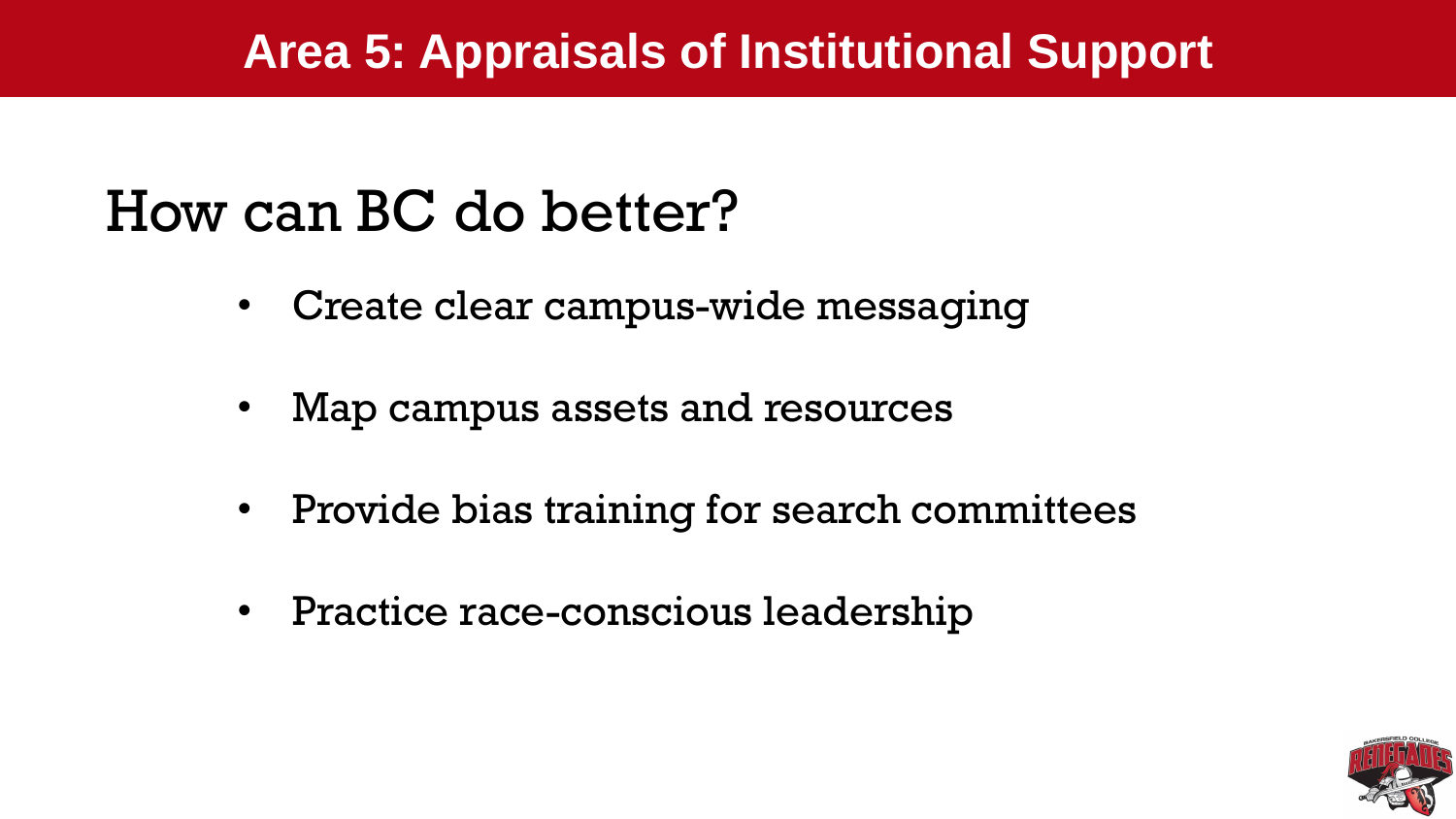

#### **Selected Goal in This Content Area**

Be proactive and aware that students come from and are continually exposed to environments with differing levels of racial stress and violence apart from the campus community. Students may, for example, experience an entirely separate racial reality on campus than in their hometown or in the city/town surrounding campus.

#### **Why This Matters**

As students are entrusted to institutions by parents and families, colleges and universities have a responsibility to actively engage local law enforcement in developing anti-racist professional practices.

#### **Reflective Questions**

Are the findings consistent with your experiences or observations at BC? Why or why not?

How can BC make the areas that surround campus safer?

Students reflect on their sense of security and on their encounters with racism in their hometowns, in the cities/towns surrounding their campuses, and in online and social media environments

- Feelings of personal well-being in city/town surrounding campus and in hometown
- Experiences of racism in external environments

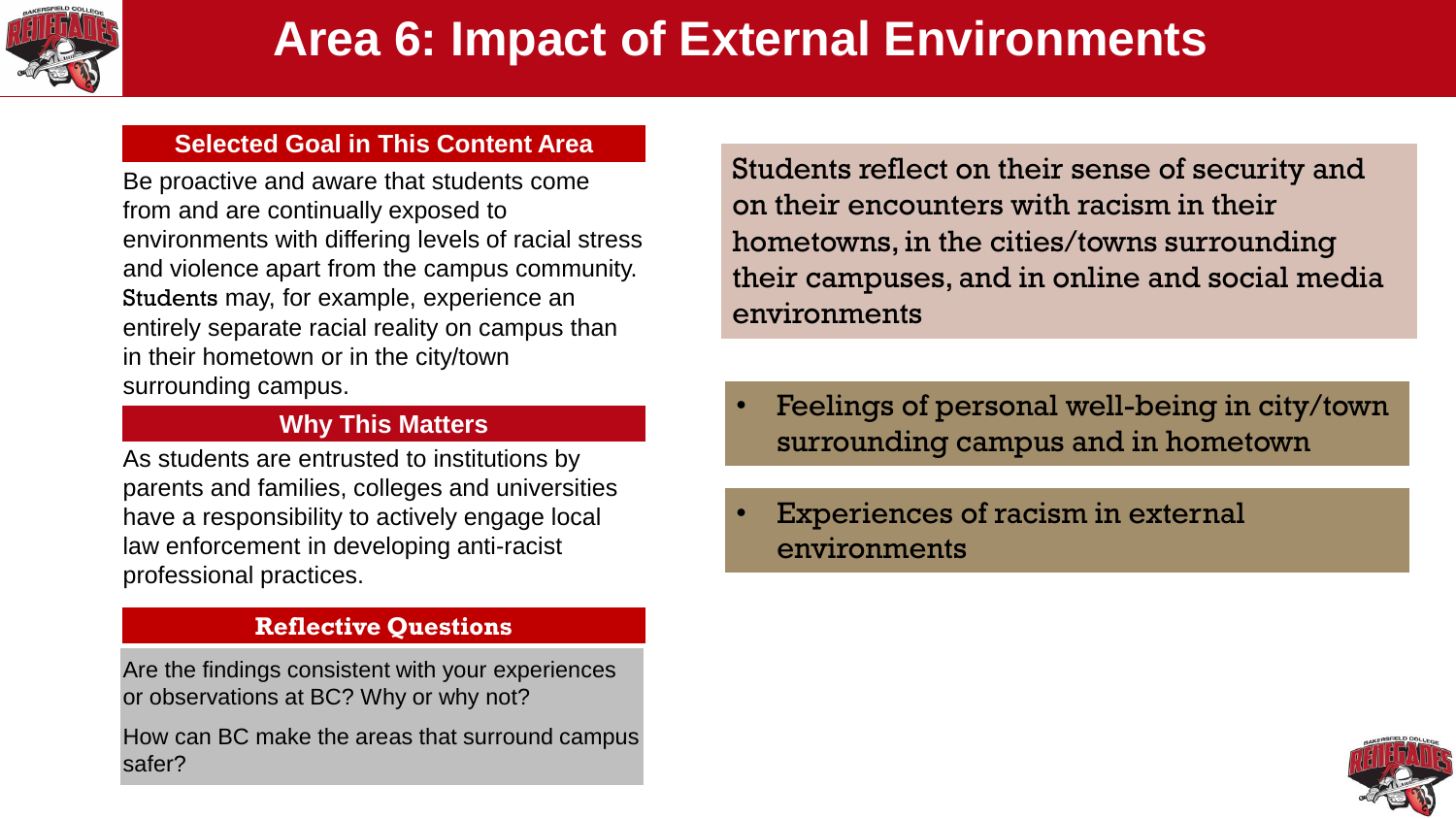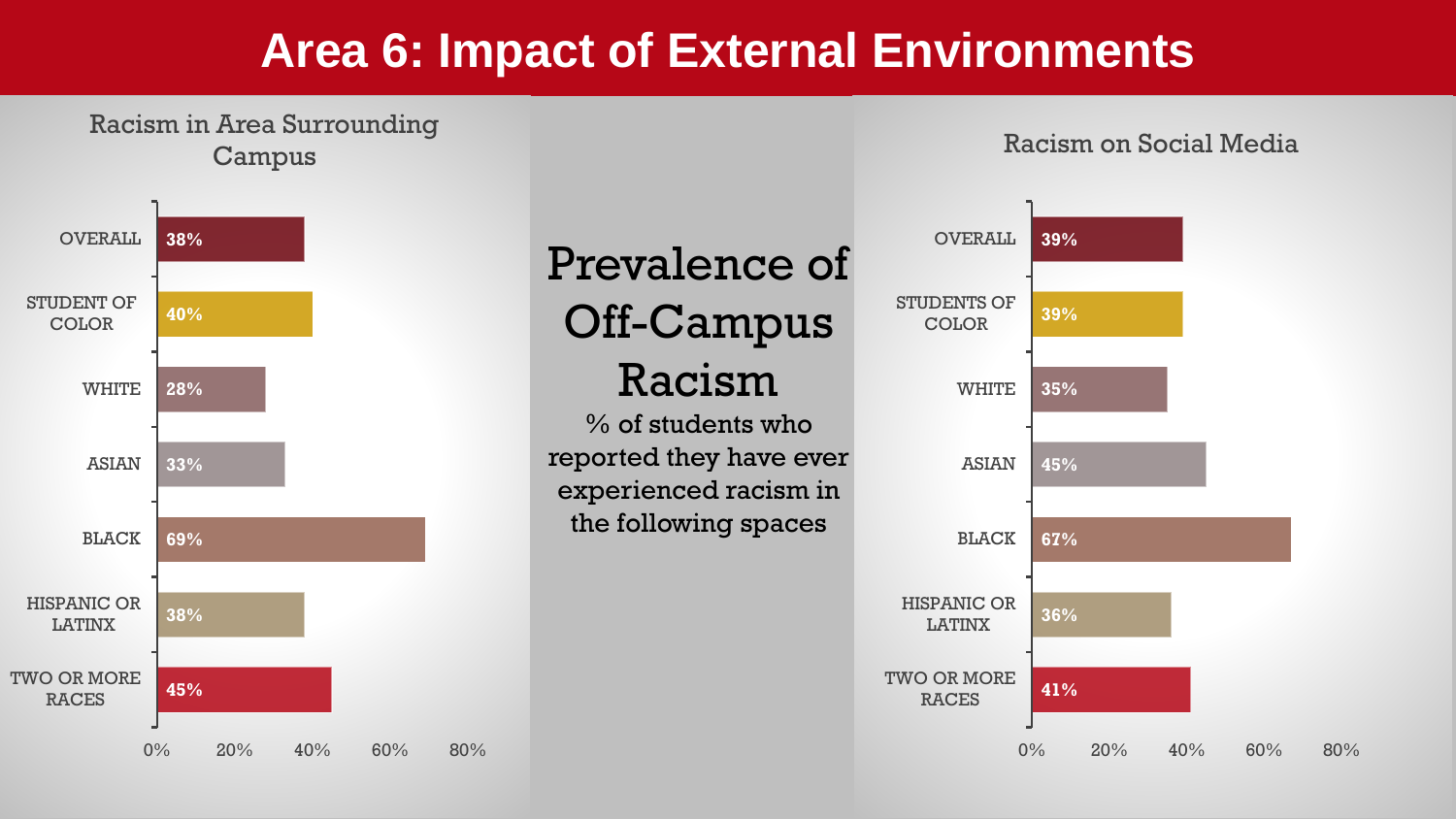**34% 34% 34% 33% 31% 35% 30%** OVERALL STUDENTS OF **COLOR** WHITE ASIAN BLACK HISPANIC OR LATINX TWO OR MORE RACES

**% of students who feel moderately or completely safe in the area surrounding BC**

Off-Campus Safety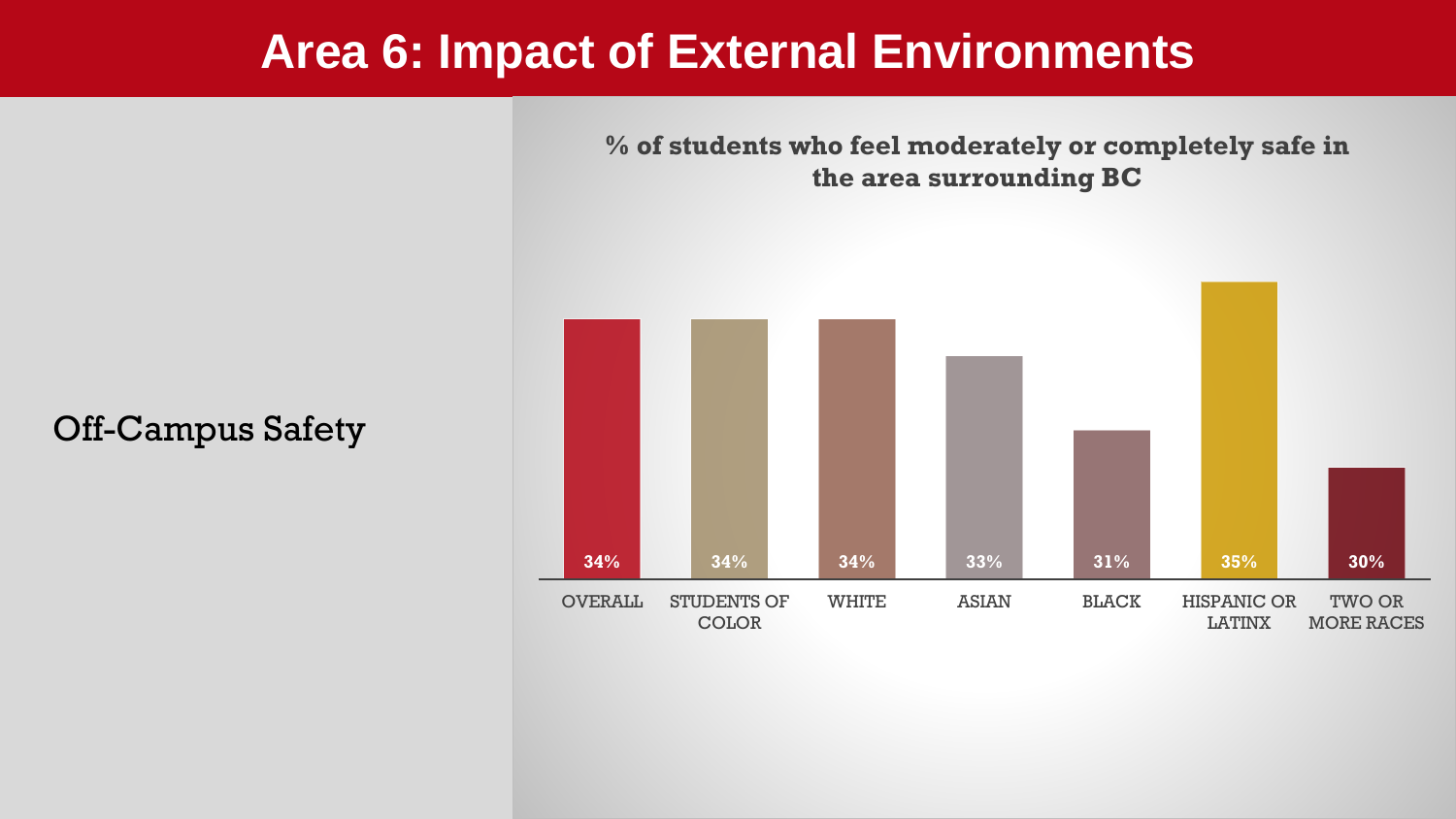# How can BC do better?

- Establish campus climate committee
- Evaluate campus environment and policies
- Assess pre-college experiences
- Create racial incident response messaging
- Partner with the community